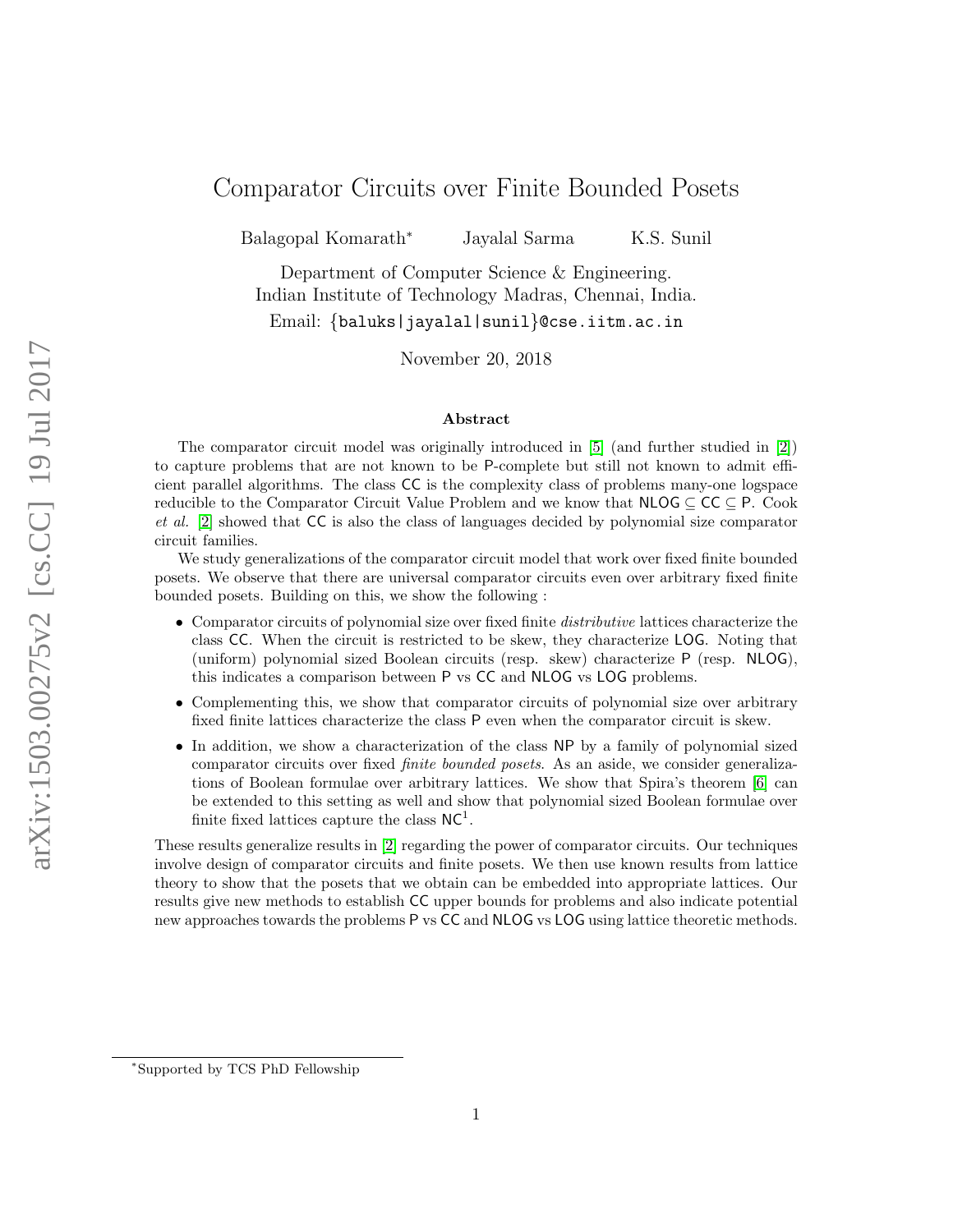## 1 Introduction

Completeness for the class P for a problem is usually considered to be evidence that it is hard to design an efficient parallel algorithm for the problem. However, there are many computational problems in the class P, which are not known to be P-complete, yet designing efficient parallel algorithms for them has remained elusive. Some of the classical examples of such problems include lex-least maximal matching problem and stable marriage problem [\[5\]](#page-19-0).

Attempting to capture the exact complexity of computation in these problems using a variant of Boolean circuit model, Mayr and Subramanian [\[5\]](#page-19-0) (see also [\[2\]](#page-19-1)) studied the comparator circuit model. A comparator circuit is a sorting network working over the values 0 and 1. A comparator gate has two inputs and two outputs. The first output is the AND of the two inputs and the second output is the OR of the two inputs. A comparator circuit

<span id="page-1-0"></span>

Figure 1: A Comparator Circuit

is a circuit that has only comparator gates. In particular, fan-out gates are not allowed. Without loss of generality, we can assume that NOT gates are used only at the input level. A graphical representation of a comparator circuit is shown in Figure [1.](#page-1-0) In this representation, we draw a set of parallel lines. Each line carries a logical value which is updated by gates incident on that line. Each gate is represented by a directed arrow from one line (say i) to another (say j) and the gate updates the values of lines as follows. The value of line  $i$  (j) is set to the AND (resp. OR) of values previously on lines i and j. The gates are evaluated from left to right. The output of the circuit is the final value of a line designated as the output line. We define the model formally in Section [2.](#page-3-0)

In order to study the complexity theoretic significance of comparator circuits, the corresponding circuit value problem was explored in [\[5\]](#page-19-0). That is, given a comparator circuit and an input, test if the output wire carries a 1 or not. The class CC is defined in [\[5\]](#page-19-0) as the class of languages that are logspace many-one reducible to the comparator circuit value problem. They also observed that the class CC is contained in P. Feder's algorithm (described in [\[8\]](#page-20-0)) for directed reachability proves that the class CC contains NLOG as a subclass. These are the best containments currently known about the complexity class CC.

There has been a recent spurt of activity in the characterization of CC. Cook et al. [\[2\]](#page-19-1) showed that the class CC is robust even if the complexity of the many-one reduction to the comparator circuit value problem is varied from  $AC^0$  to NLOG. They also gave a characterization of the class CC in terms of a computational model (comparator circuit families). Their main contribution in this regard is the introduction of a universal comparator circuit that can simulate the computation of a comparator circuit given as input (to the universal circuit). Comparison of CC with the class NC has interesting implications to the corresponding computational restrictions. For example, hardness for the class CC is conjectured to be evidence that the problem is not efficiently parallelizable. This intuition was further strengthened by Cook et al. [\[2\]](#page-19-1) by showing that there are oracle sets relative to which CC and NC are incomparable (NC is the class of all languages efficiently solvable by parallel algorithms). In addition, it is conjectured in [\[2\]](#page-19-1) that the classes NC, SC and CC are pairwise incomparable.

Our Results & Techniques: In this paper, we study the computational power of comparator circuits working over arbitrary fixed finite bounded posets. Informally, instead of 0 and 1, the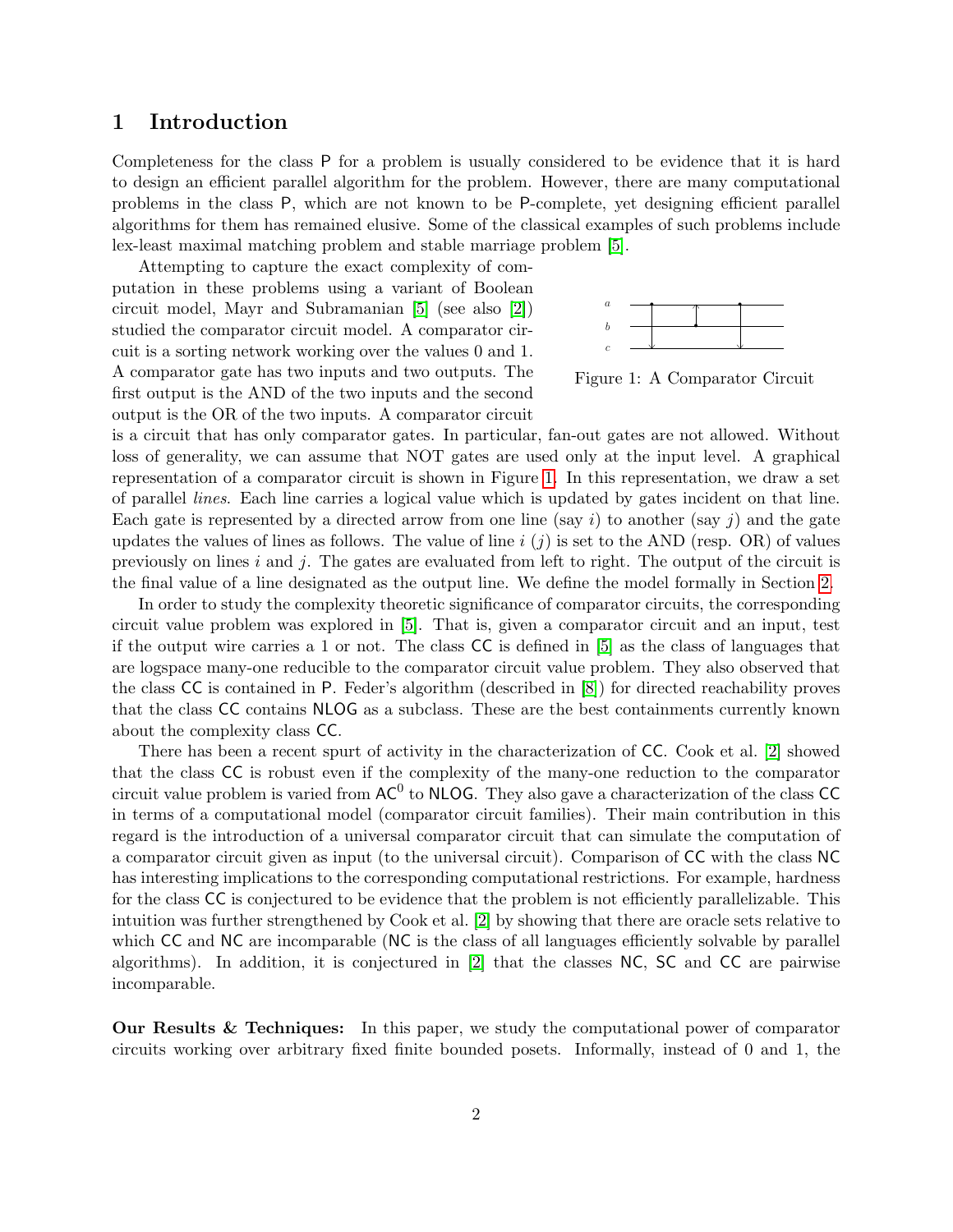values used throughout the computation could be any element from the poset and the AND and OR gates compute maximal lower bounds and minimal upper bounds over the poset respectively. We define this model formally in section [3.](#page-6-0) We obtain the following results:

- There exist Universal Comparator Circuits for comparator circuits irrespective of the underlying bounded poset. (Proposition [3,](#page-8-0) Section [3.](#page-6-0))
- Comparator circuits of polynomial size over fixed finite distributive lattices capture the class CC. (Theorem [4,](#page-8-1) Section [4\)](#page-8-2). This leads to a new way to show that a problem is in the class CC. That is, by designing a comparator circuit over a fixed finite lattice and then showing that the lattice is distributive. (An application of this method to design CC algorithms for the stable matching problem can be found in  $[5]$ . See also Section 6.2 in  $[2]$ ). Since there are lattice theoretic techniques known (cf.  $M_3-N_5$  Theorem [\[3\]](#page-19-3)) for showing that a lattice is distributive, this alternate definition of the class CC using comparator circuits over distributive lattices might be of independent interest.
- Going beyond distributivity, we show that comparator circuits of polynomial size over fixed finite lattices characterize the class P. (Theorem [5,](#page-10-0) Section [4\)](#page-8-2). In particular, we design a fixed finite poset P over which, for any language  $L \in \mathsf{P}$ , there is a polynomial size comparator circuit family over  $P$  computing  $L$ . During computation, we only use lubs and glbs that exist in the poset  $P$ . This enables the use of Dedekind-MacNeille completion (DM completion) to construct a fixed finite lattice completing the poset  $P$  while preserving existing lubs and glbs in the poset and that lattice can be used to perform all computations in P. A potential drawback of the lattice thus obtained is that the complexity class captured by comparator circuits over it may vary depending on the element in the lattice used as the accepting element. By using standard tools from lattice theory, we derive that there is a fixed constant  $i \geq 3$ , such that comparator circuits over  $\Pi_i$  (where  $\Pi_i$  is the  $i^{th}$  partition lattice - see Section [2](#page-3-0) for a definition) with polynomial size can compute all functions in P. Moreover, we show that comparator circuits over the lattice  $\Pi_i$  capture P irrespective of the accepting element used.

However, both partition lattices for  $i \geq 3$  and the lattice given by DM completion are nondistributive. Exploring the possibility of another completion of the poset  $P$  into a distributive lattice that preserves existing lubs and glbs (which will show  $P = CC$ ), we arrive at the following negative result : the poset  $P$  cannot be embedded into any distributive lattice while preserving all existing lubs and glbs. (Theorem [6\)](#page-10-1).

It is conceivable that the class P could be captured by a family of distributive lattices, while no finite fixed lattice capturing P can be distributive. Motivated by this, we also present an analogue of the main theorem using growing posets of much simpler structure (See appendix [A\)](#page-21-0). However, we argue that this poset family also cannot be embedded into a family of distributive lattices while preserving all existing lubs and glbs.

• Going beyond lattice structure, we show that comparator circuits over fixed finite bounded posets capture the class NP. (Theorem [7,](#page-12-0) Section [5\)](#page-12-1). Here, we crucially use the fact that posets that are not lattices could have elements that do not have unique minimal upper bounds to simulate non-determinism. Hence, any completion of this poset into a lattice will fail to capture  $NP$ , unless  $P = NP$ . Note, that the DM completion of this poset would not be able to characterize NP as in the case of P because the DM completion would introduce elements so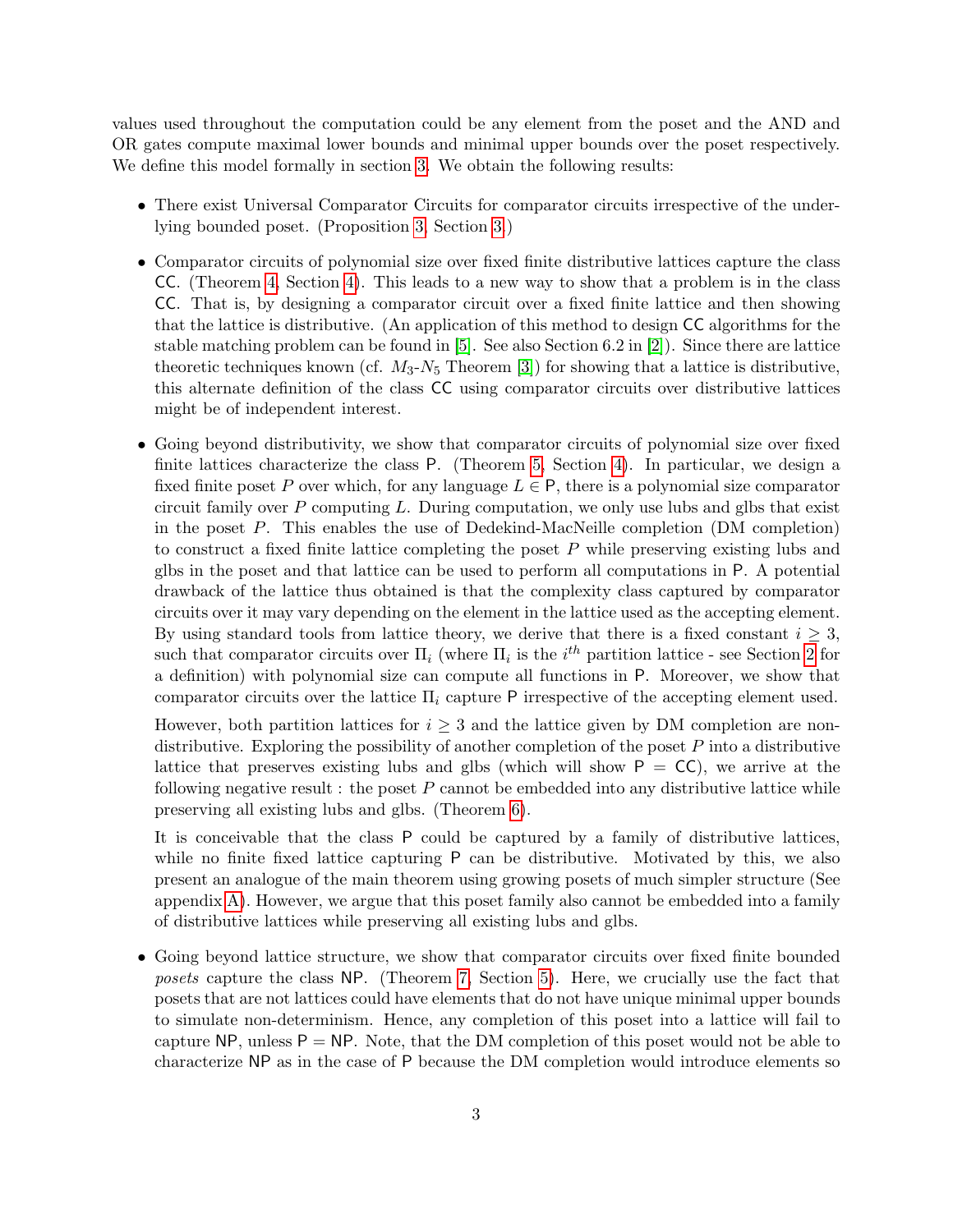that the elements in the poset that have non-unique minimal upper bounds and/or maximal lower bounds would end up having unique lubs and glbs.

- Restricting the structure of the comparator circuit, we obtain an exact characterization of the class LOG using skew comparator circuits (Theorem [8\)](#page-15-0). Noting that the polynomial sized skew Boolean circuits characterize exactly the class NLOG, this leads to a comparison between CC vs P and NLOG vs LOG problem : both problems address the power of polynomial size Boolean circuits vs comparator circuits in general and skew circuits respectively.
- We further study generalizations of skew comparator circuits to arbitrary lattices. When the lattice is distributive, it follows that the circuits capture exactly LOG. Complementing this, we show that there are fixed finite lattices  $P$  over which the skew comparator circuits characterize exactly P.(Theorem [9\)](#page-16-0).
- We study generalizations of Boolean formulas to arbitrary lattices where the AND and OR gates compute the  $\wedge$  and  $\vee$  of the lattices. We generalize Spira's theorem [\[6\]](#page-19-2) to this setting and show that polynomial sized Boolean formulae over finite fixed lattices capture exactly  $NC^1$  (Theorem [10\)](#page-18-0).

Thus, we observe that as the comparator circuit is allowed to compute over progressively general structures (from distributive lattices to arbitrary lattices to posets), the model captures classes of problems that are progressively harder to parallelize (From CC to P to NP). The table below indicates the results (known results are indicated by citations).

| Lattices $\implies$ | <b>Boolean</b>   | Distributive   General   Posets |                 |           |
|---------------------|------------------|---------------------------------|-----------------|-----------|
| poly-sized          | CC(see [2])      |                                 |                 | <b>NP</b> |
| Skew, poly-sized    | LOG              | LOG                             |                 |           |
| Formulae            | $NC^1$ (see [6]) |                                 | NC <sup>1</sup> |           |

The main technical contribution in our proofs is the design of posets and the corresponding comparator circuits for capturing complexity classes. We then use known ideas from lattice and order theory in order to derive lattices to which the constructed posets can be embedded.

## <span id="page-3-0"></span>2 Preliminaries

The standard definitions in complexity theory used in this paper can be found in standard textbooks [\[1\]](#page-19-4). All reductions in this paper are computable in logspace unless mentioned otherwise. By (standard) Boolean circuits, we mean circuits over the basis  $\{\vee, \wedge\}$  where NOT gates are only allowed at the input level. In this section, we define comparator circuits, certain restrictions on comparator circuits and complexity classes based on those restrictions.

A comparator circuit has a set of n lines  $\{w_1, \ldots, w_n\}$  and an ordered list of gates  $(w_i, w_j)$ . Each line can be fed as input a value that is either (Boolean) 0 or 1. We define  $val(w_i)$  to be the value of the line  $w_i$ . Each gate  $(w_i, w_j)$  updates  $val(w_i)$  to  $val(w_i) \wedge val(w_j)$  and  $val(w_j)$  to  $val(w_i) \vee val(w_j)$  in order. After all gates have updated the values, the value of the line  $w_1$  is the output of the circuit.

The COMPARATOR CIRCUIT VALUE PROBLEM is: Given  $(C, x)$  as input find the output of the comparator circuit C when fed x as input. We can think of C being encoded according to the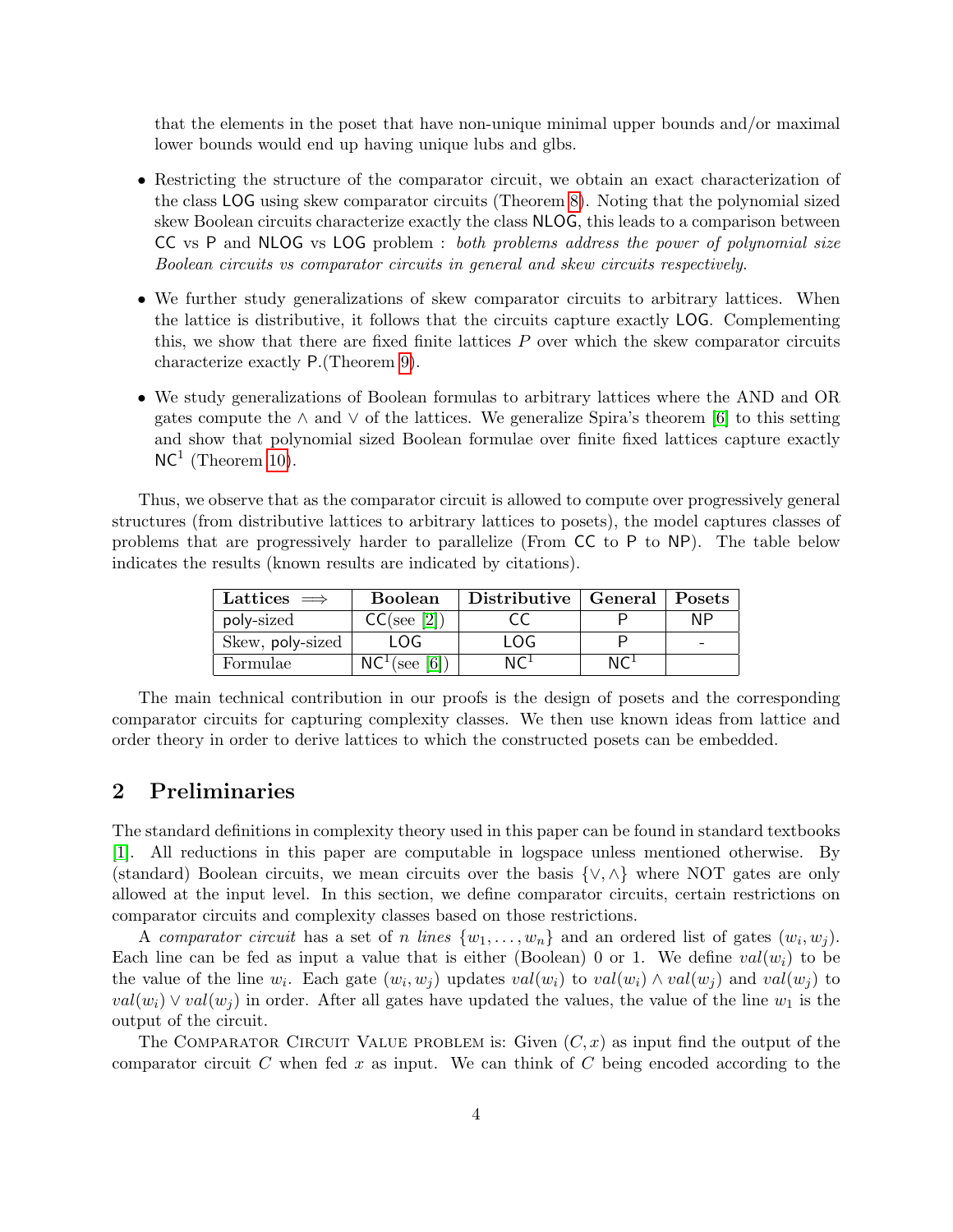above definition of comparator circuits. We call this the ordered list representation as the gates are presented as an ordered list. Mayr and Subramanian [\[5\]](#page-19-0) defined the complexity class CC as the set of all languages logspace reducible to the Comparator Circuit Value problem. Cook et al. [\[2\]](#page-19-1) characterized the class CC as languages computed by  $AC^0$ -uniform families of annotated comparator circuits. In an annotated comparator circuit the initial value of a line could be an input variable  $x_i$  or its complement  $\overline{x_i}$ . In a family of annotated comparator circuits for a language L, the  $n^{th}$ comparator circuit in the family has exactly n input variables  $(x_1, \ldots, x_n)$  and the circuit computes  $L \cap \{0,1\}^n$ .

Skew Comparator Circuits: We now define skewness in comparator circuits. To begin with, we present an alternate definition of comparator circuits that is closer to the definition of standard Boolean circuits. A comparator gate is a 2-input, 2-output gate that takes  $a$  and  $b$  as inputs and outputs  $a \wedge b$  and  $a \vee b$ . Then the comparator circuit is simply a circuit (in the usual sense) that consists of only comparator gates (In particular, fan-out gates are not allowed). Using this definition, we can encode comparator circuits by using DAGs as we encode standard Boolean circuits. It is easy to see that given a comparator circuit encoded as an ordered list of gates, we can obtain the DAG encoding the comparator circuit in logspace. Using this definition, we can talk about wires in the comparator circuit.

We say that an AND gate in a comparator gate is used if the AND output wire of that comparator gate has a path, through comparator gates, to the output wire. An AND gate in the circuit is called skew if and only if at least one input to that gate is the constant 0 or the constant 1 or (in the case of annotated circuits) an input bit  $x_i$  or  $\overline{x_i}$  for some i.

A comparator circuit is called a skew comparator circuit if and only if all used AND gates in the circuit are skew. The complexity class SkewCC consists of all languages that can be decided by polysize skew comparator circuit families. We define SkewCCVP to be the circuit evaluation problem for skew comparator circuits. Note that given the ordered list representation of a comparator circuit, it is easy to check whether an AND gate is used or not. For ex., if the  $i<sup>th</sup>$  gate is  $(w_1, w_2)$ , then the AND output of this gate is unused if and only if there is no element in the list of gates with  $w_1$  as a member at a position greater that i in the list and if the AND output of this gate is not the output wire.

The circuit family is LOG-uniform if and only if there exists a TM M that outputs the  $n<sup>th</sup>$  circuit in the family in  $O(\log(n))$  space given  $1^n$  as input. All circuits in this paper are LOG-uniform unless mentioned otherwise.

Lattice and Order Theory: We include some basic definitions and terminology from standard lattice and order theory that are required later in the paper. A more detailed treatment can be found in standard textbooks [\[3\]](#page-19-3).

A set P along with a reflexive, anti-symmetric and transitive relation denoted by  $\leq_P$  is called a poset. An element  $m \in P$  is called the *greatest element* if  $x \leq m$  for all x in P. An element  $m \in P$ is called the least element if  $m \leq x$  for all x in P. A poset is called bounded if it has a greatest and a least element. Note that any finite poset can be converted into a finite bounded poset by adding two new elements 0 and 1 and adding the relations  $m \leq 1$  and  $0 \leq m$  for every element m in the poset. Minimal upper bounds of two elements x, y in P, denoted by  $x \vee y$ , is the set of all  $m \in P$  such that  $x \leq m, y \leq m$  and there exists no m' distinct from m such that  $x \leq m'$ ,  $y \leq m'$ and  $m' \leq m$ . Maximal lower bounds of two elements x, y in P, denoted by  $x \wedge y$ , is the set of all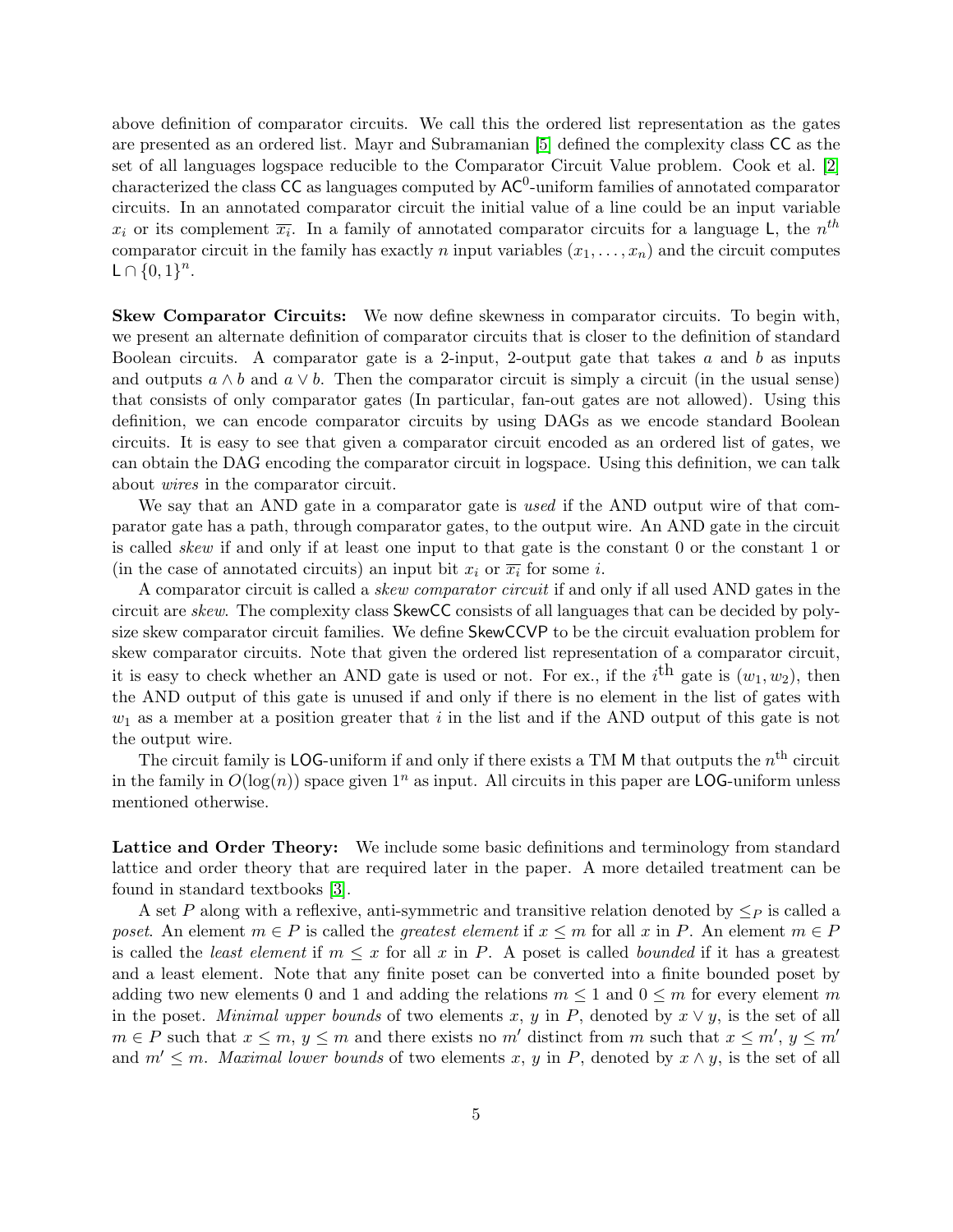$m \in P$  such that  $m \leq x, m \leq y$  and there exists no m' distinct from m such that  $m' \leq x, m' \leq y$ and  $m \leq m'$ . A poset P is called a *lattice* if every pair of elements x and y has a unique maximal lower bound and a unique minimal upper bound. In a lattice, the minimal upper bound (maximal lower bound) of two elements is also known as the *join* (*meet*). Since minimal upper bound and maximal lower bound are unique in a lattice, we drop the set notation when describing them, i.e., instead of writing  $a \vee b = \{x\}$ , we simply write  $a \vee b = x$ . A lattice L is called *distributive* if for every elements a, b,  $c \in L$  we have  $a \vee (b \wedge c) = (a \vee b) \wedge (a \vee c)$ . An order embedding of a poset P into a poset P' is a function  $f : P \mapsto P'$  such that  $f(x) \leq_{P'} f(y) \iff x \leq_P y$ . We say that the lattice L is a sub-lattice of L' if  $L \subseteq L'$  and L is also a lattice under the meet and join operations inherited from  $L'$ . In this case, we say that  $L'$  embeds  $L$ .

We now state some technical theorems from the theory which we crucially use. The following theorem shows that given a poset one can find a lattice that contains the poset.

#### **Theorem 1** (Dedekind-Macneille Completion<sup>[\[3\]](#page-19-3)</sup>). For any poset P, there always exists a smallest lattice L that order embeds P. This lattice L is called the Dedekind-MacNeille completion of P.

One crucial property of Dedekind-MacNeille completion is that it preserves all meets and joins that exist in the poset, i.e., if a and b are two elements in the poset and  $a \vee b = x$  in the poset, then we have  $f(a) \vee f(b) = f(x)$  in the Dedekind-MacNeille completion of the poset, where f is the embedding function that maps elements in  $P$  to elements in  $L$ .

We now state a very important theorem that concerns the structure of distributive lattices.

**Theorem 2** (Birkhoff's Representation Theorem<sup>[\[3\]](#page-19-3)</sup>). The elements of any finite distributive lattice can be represented as finite sets, in such a way that the join and meet operations over the finite distributive lattice correspond to unions and intersections of the finite sets used to represent those elements.

The  $n<sup>th</sup>$  partition lattice for  $n \geq 2$ , denoted  $\Pi_n$ , is the lattice where elements are partitions of the set  $\{1, \ldots, n\}$  ordered by refinement. Equivalently, the elements are equivalence relations on the set  $\{1,\ldots,n\}$  where the glb is the intersection and lub is the transitive closure of the union.

**Theorem 3** (Pudlák, Tůma[\[7\]](#page-19-5)). For any finite lattice L, there exists an i such that L can be embedded as a sublattice in  $\Pi_i$ .

We can describe elements of the partition lattice  $\Pi_n$  by using undirected graphs on the vertex set  $\{1,\ldots,n\}$ . Given an undirected graph  $G = (\{1,\ldots,n\},E)$ , the corresponding element  $A_G \in \Pi_n$ is the equivalence relation  $A_G = \{(i,j) : j \text{ is reachable from } i \text{ in } G\}$ . We may choose transitively closed graphs (disjoint union of cliques) as the canonical representation for elements of partition lattices. Figure [2](#page-6-1) shows the lattice  $\Pi_4$  and two undirected graphs representing two different elements in  $\Pi_4$ .

Some Relations in Partition Lattices: A formula over a lattice is defined analogously to a Boolean formula. The Boolean AND and OR operations are generalized to glb and lub operations of the lattice and the formula may contain elements of the lattice as constants (Similar to Boolean values 0 and 1 in a Boolean formula). In this section, we prove the existence of a certain formula over partition lattices. The following statements hold<sup>[1](#page-5-0)</sup> for any partition lattice  $\Pi_i$  where  $i \geq 2$ . In the following propositions, the element 0 refers to the least element of the lattice and the element 1 refers to the greatest element of the lattice.

<span id="page-5-0"></span><sup>&</sup>lt;sup>1</sup>Since we have not seen them explicitly in the literature, we include the proofs in this paper.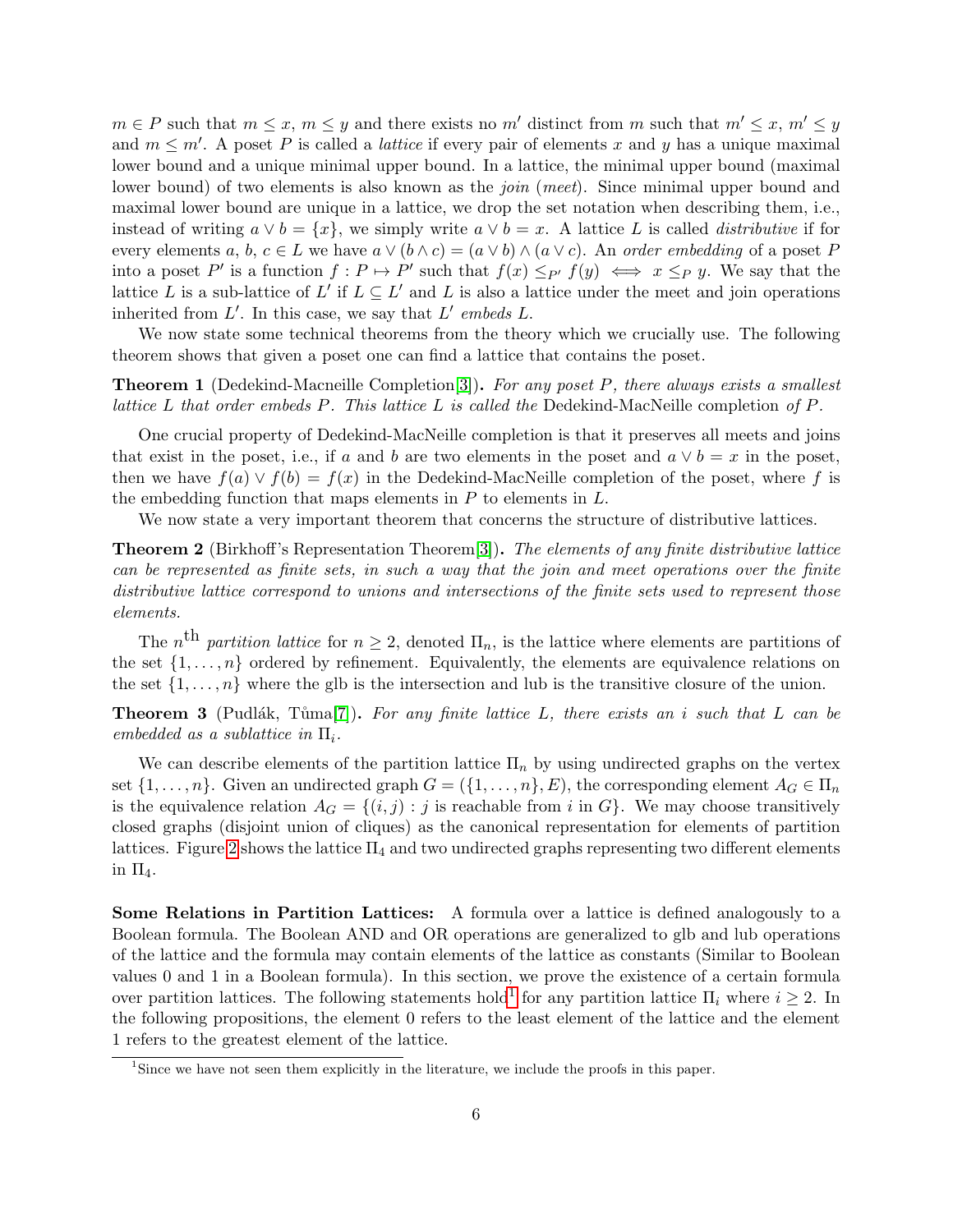<span id="page-6-1"></span>

Figure 2: The lattice  $\Pi_4$  and the undirected graph representation of 13/24 and 123/4

<span id="page-6-2"></span>**Proposition 1.** For any  $A, B \in \Pi_i$  such that  $A \nleq B$ , there exists a formula DIST<sub>A,B</sub> over  $\Pi_i$  such that  $\text{DIST}_{A,B}(x) = 1$  if  $x = A$  and strictly less than 1 if  $x = B$ .

*Proof.* There are two cases to consider. Case when  $[A > B]$ : Let  $P \in \Pi_i$  be the element corresponding to a path with exactly one vertex from each partition in A. We define  $DIST_{A,B}(x) = x \vee P$ . Case when  $[A \not\geq B]$ : Let  $e_1, \ldots, e_m$  be the edges in  $B \setminus A$  (using canonical representation) and let  $B_i$  denote the element in the partition lattice that correspond to the undirected graph having only the edge  $e_i$ . Let  $g(x) = x \vee B_1 \vee \ldots \vee B_m$ . We have  $g(A) > g(B) = B$ . Then define  $\text{DIST}_{A,B}(x) = \text{DIST}_{q(A),B}(g(x)).$  $\Box$ 

<span id="page-6-3"></span>**Proposition 2.** For any  $A \in \Pi_i$ , there exists a formula  $GE_A(x)$  that is 1 iff  $x \geq A$ . In addition, there exists a formula  $\mathsf{GE'}_A(x)$  that evaluates to 1 if  $x \geq A$  and evaluates to 0 otherwise.

*Proof.* For the first part, simply define the formula  $GE_A(x) = \bigwedge_{B \not\geq A} \text{DIST}_{A,B}(x)$  when  $A \neq 0$  where  $DIST_{A,B}(x)$  is as defined in Proposition [1.](#page-6-2) Define GE<sub>0</sub> as identically 1.

For the second part, consider the formula  $f_Z$  that is defined if and only if  $Z \neq 1$  and it maps 1 to 1 and  $Z$  to 0 (the images of the rest of the elements in the lattice can be arbitrary). Let  $Z$  have  $k \geq 2$  partitions. Let  $e_1, \ldots, e_m$  be the edges of the complete k-partite graph on these k partitions. Let  $B_1, \ldots, B_m$  be lattice elements such that  $B_i$  corresponds to the undirected graph that contains only the edge  $e_i$ .  $f_Z(x) = \bigvee_{i=1}^m (x \wedge B_i)$ . Now to complete the second part, define the formula  $GE'_A(x) = \bigwedge_{B < 1} f_B(GE_A(x))$  (GE'<sub>0</sub> is identically 1).  $\Box$ 

### <span id="page-6-0"></span>3 Generalization to Finite Bounded Posets and Universal Circuits

In this section, we consider comparator circuit models over arbitrary fixed finite bounded posets instead of the Boolean lattice on two elements. We then prove the existence of universal circuits for these models. The existence of these generalized universal comparator circuits imply that the classes characterized by comparator circuit families over fixed finite bounded posets also have canonical complete problems – the comparator circuit evaluation problem over the same fixed finite bounded poset.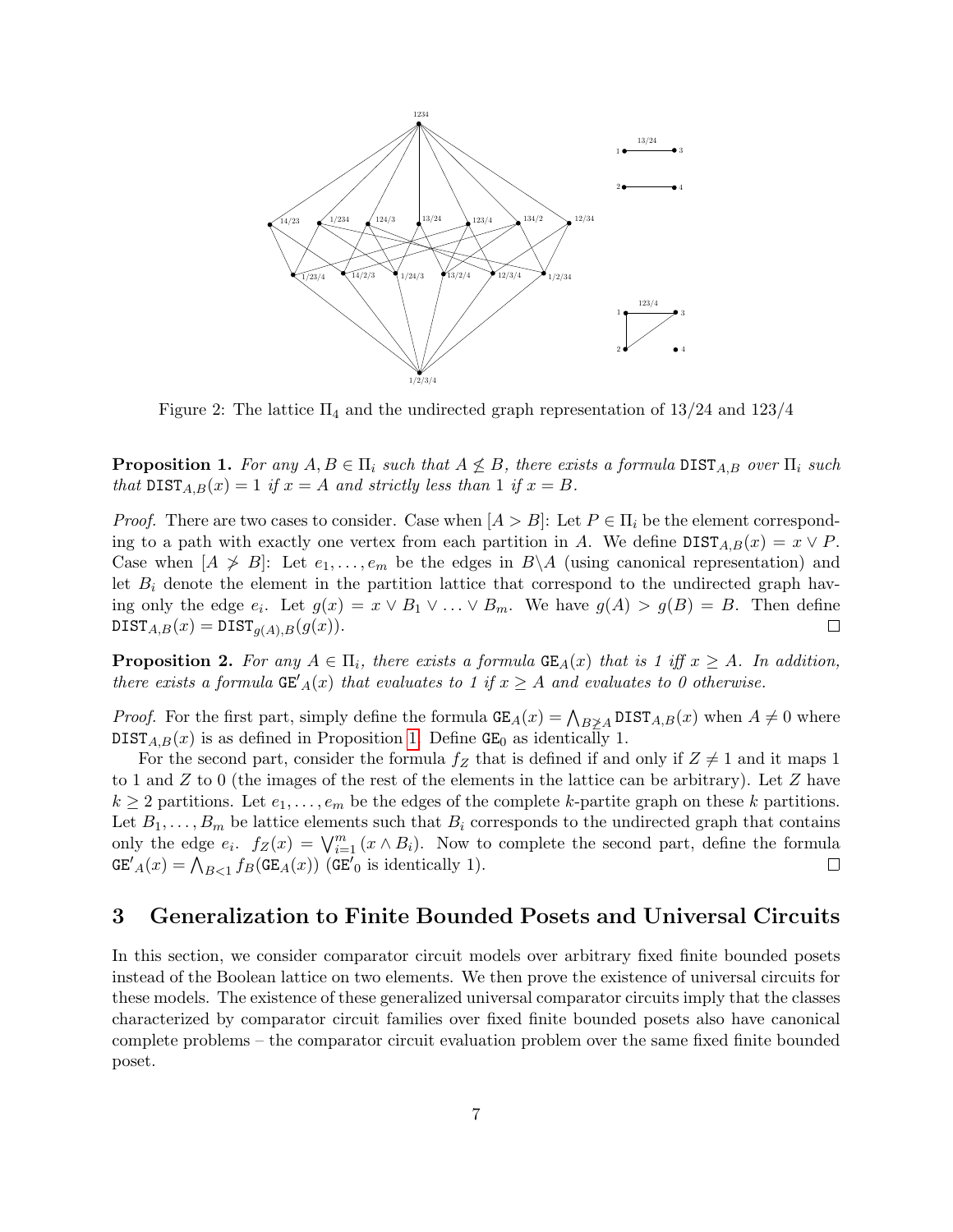<span id="page-7-1"></span>Definition 1 (Comparator Circuits over Fixed Finite Bounded Posets). A comparator circuit family over a finite bounded poset P with an accepting element<sup>[2](#page-7-0)</sup>  $a \in P$  is a family of circuits  $C = {C_n}_{n \geq 0}$  where  $C_n = (W, G, f)$  and  $f : W \mapsto (P \cup \{(i, g) : 1 \leq i \leq n \text{ and } g : \Sigma \mapsto P\})$ . Here  $W = \{w_1, \ldots, w_m\}$  is a set of lines and G is an ordered list of gates  $(w_i, w_j)$ .

On input  $x \in \Sigma^n$ , we define the output of the comparator circuit  $C_n$  as follows. Each line is initially assigned a value according to f as follows. We denote the value of the line  $w_i$  by  $val(w_i)$ . If  $f(w) \in P$ , then the value is the element  $f(w)$ . Otherwise  $f(w) = (i, g)$  and the initial value is given by  $g(x_i)$ . A gate  $(w_i, w_j)$  (non-deterministically) updates the value of the line  $w_i$  into  $val(w_i) \wedge val(w_j)$  and the value of the line  $w_j$  into  $val(w_i) \vee val(w_j)$ . The values of lines are updated by each gate in G in order and the circuit accepts x if and only if  $val(w_1) = a$  at the end of the computation for some sequence of non-deterministic choices.

Let  $\Sigma$  be any finite alphabet. A comparator circuit family C over a bounded poset P with an accepting element  $a \in P$  decides  $L \subseteq \Sigma^*$  if  $C_{|x|}(x) = a$  if and only if  $x \in L \ \forall x \in \Sigma^*$ .

All comparator circuit families in this paper are logspace-uniform unless mentioned otherwise.

Remark 1. Note that when the underlying poset is a lattice, the output of all gates in the comparator circuit is deterministic. In other words, the non-determinism in the circuit comes from the fact that two elements in a poset need not have unique lubs and glbs.

Note that we can generalize any circuit model that uses only AND and OR gates to work over arbitrary bounded posets. However, as we will see in this paper, the most interesting case is comparator circuits over arbitrary bounded posets as they lead to new characterizations of complexity classes other than CC.

**Definition 2.** We define the complexity class  $(P, a)$ –CC as the set of all languages accepted by poly-size comparator circuit families over the finite bounded poset P with accepting element  $a \in P$ .

If the complexity class does not change with the accepting element, i.e.,  $(P, a)$ –CC =  $(P, b)$ –CC for any  $a, b \in P$ , we simply write P–CC to refer to the complexity class  $(P, a)$ –CC.

We note that for any bounded poset  $P$  with at least 2 elements, we can simulate a Boolean lattice by using 0 (least element) and some  $a > 0$  in P. Therefore, we have  $\mathsf{CC} \subseteq (P, a)$ –CC.

**Definition 3.** For any finite bounded poset P and any  $a \in P$ , the comparator circuit evaluation problem  $(P, a)$ –CCVP is defined as the set of all tuples  $(C, x)$  such that C on input x has a sequence of non-deterministic choices where it outputs  $a \in P$  where C is a comparator circuit over P.

We now describe an encoding for the  $(P, a)$ –CCVP problem. The input is encoded by a binary string of the form  $1^n01^m0{0,1}^{n(n-1)m+n}$ . Here the last  $n(n-1)m$  bits of the string can be viewed as m blocks of  $n(n-1)$  bits where the i<sup>th</sup> block has exactly one set bit, say  $(k, j)$  where  $k \neq j$ , and it encodes the fact that the  $i<sup>th</sup>$  gate is from line k to line j. The n bits prior to these bits encode the initial values of  $n$  lines. This encoding is logspace-equivalent to the ordered list representation. We call strings of this form  $(n, m)$ -valid. A given N-bit string can be valid for at most one  $(n, m)$ pair. We first prove that a universal comparator circuit exists even for comparator circuit model working over arbitrary finite fixed posets.

<span id="page-7-0"></span> $^{2}$ In the definition of general Boolean circuits it is implicit that the element 1 is the accepting element. However, it does not make any difference even if we use 0 as the accepting element. This is because a Boolean circuit that accepts using 0 can be easily converted to one that accepts using 1 by complementing the output. This is not true for comparator circuits over bounded posets in general. Using different elements as accepting elements may change the power of the comparator circuit.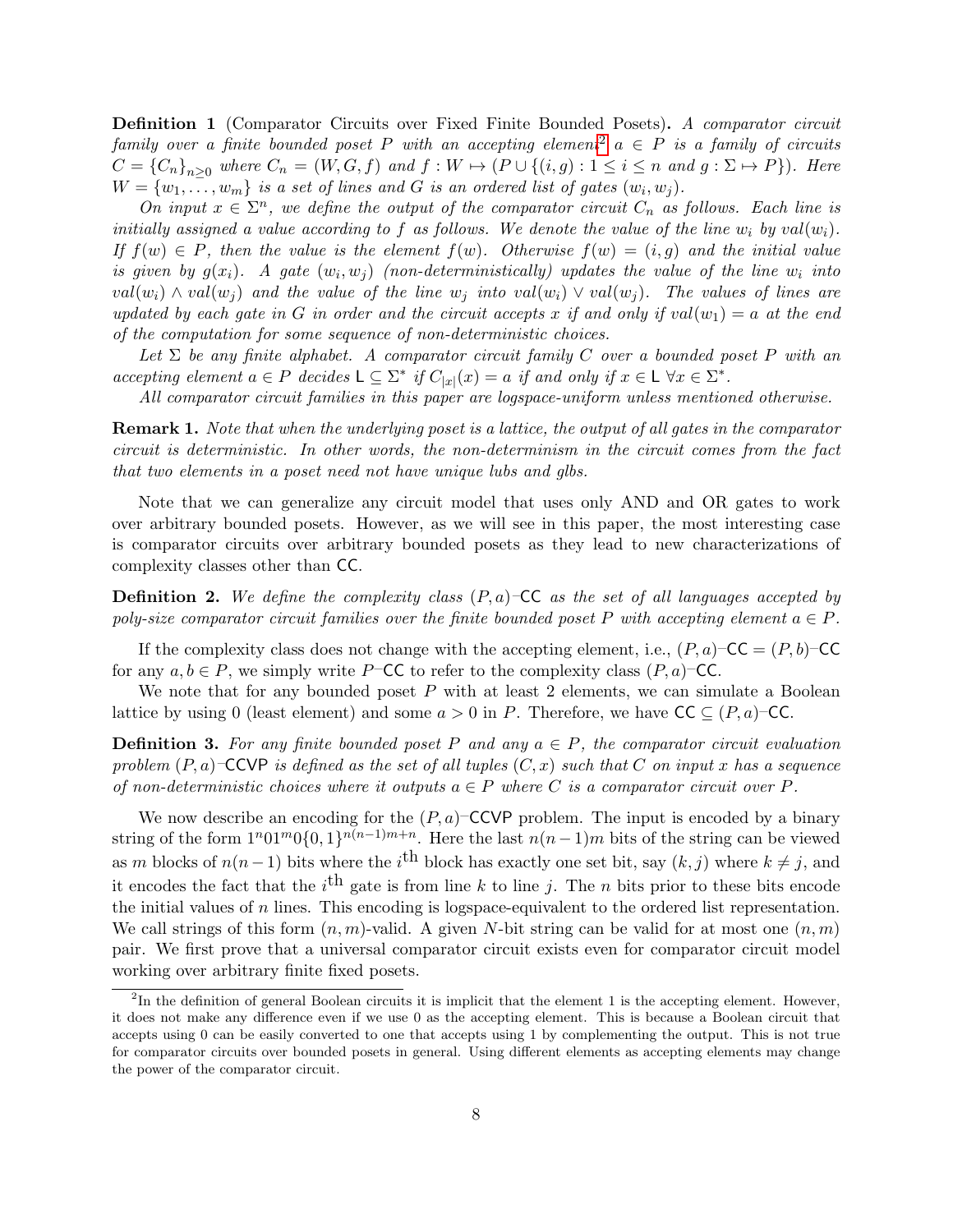<span id="page-8-0"></span>**Proposition 3.** For any bounded poset P, there exists a universal comparator circuit  $U_{n,m}$  over P that when given  $(C, x)$  as input, where C is a comparator circuit over P with n lines and m gates, simulates the computation of C. That is,  $U_{n,m}$  has a non-deterministic path that outputs  $a \in P$  if and only if C has such a path, for any  $a \in P$ . Moreover, the size of  $U_{n,m}$  is  $\mathsf{poly}(n,m)$ .

*Proof.* We simply observe that the construction for a universal circuit for the class  $\mathsf{CC}$  in [\[2\]](#page-19-1) generalizes to arbitrary bounded posets. The gadget shown in Figure [3](#page-8-3) simulates the comparator gate  $g = (y, x)$  depending on the "enable" input e. Here the inputs e and  $\bar{e}$  satisfy the following property. If  $e = 0$   $(e = 1)$ , then  $\overline{e} = 1$   $(\overline{e} = 0 \text{ resp})$  where 0 and 1 are the least and greatest elements of the bounded poset P respectively. If the enable input is 1, then gate g is active. If the enable input is 0, then the gate g acts as a pass-through gate, i.e., the lines labelled x and y retain their original values.

Now to simulate a single gate in the circuit C, the universal circuit uses  $n(n-1)$  such gadgets where n is the number of lines in C. The inputs e and  $\bar{e}$  for each gadget is set according to C. The circuit C can be simulated using  $n(n-1)m$  gates where m is the number of gates in C.  $\Box$ 

The following proposition is a generalization of the corresponding theorem for Boolean comparator circuits in [\[2\]](#page-19-1).

**Proposition 4.** The language  $(P, a)$ –CCVP is complete under logspace reductions for the class  $(P, a)$ –CC for all finite bounded posets P and any  $a \in P$ .

*Proof.* The problem  $(P, a)$ –CCVP is trivially hard for the class  $(P, a)$ –CC. Let  $L \in (P, a)$ –CC via a logspace-uniform circuit family  $\{C_n\}.$ 

<span id="page-8-3"></span>

Figure 3: Conditional Comparator Gadget

Now given x as input, we output the tuple  $(C_n, x)$  by running the uniformity algorithm.

The fact that  $(P, a)$ –CCVP  $\in (P, a)$ –CC follows from Proposition [3.](#page-8-0) Given a string, it can be checked in logspace whether it is  $(n, m)$ -valid once n and m are fixed. Let  $V_{n,m}$  be a logspace uniform comparator circuit over the  $0-1$  lattice that takes an N bit string as input and outputs 1 iff the input is an  $(n, m)$ -valid string. Let  $N = 2n + m + 2 + n(n - 1)m$  be the total length of the input. The uniformity machine on input N writes out the description of  $\bigvee_{(n,m)} U_{n,m} \wedge V_{n,m}$  over all  $(n, m)$  pairs satisfying  $N = 2n + m + 2 + n(n - 1)m$ .  $\Box$ 

### <span id="page-8-2"></span>4 Comparator Circuits over Lattices

First, we show that comparator circuits over distributive lattices characterize the class CC.

<span id="page-8-1"></span>**Theorem 4.** Let L be any non-trivial finite distributive lattice and  $a \in L$  be an arbitrary element. Then  $CC = (L, a)$ -CC.

*Proof.* By Birkhoff's representation theorem, every finite distributive lattice of  $k$  elements is isomorphic to a lattice where each element is some subset of  $k$  (ordered by inclusion) and the join and meet operations in the original finite distributive lattice correspond to set union and set intersection operations in the new lattice. We will use this to simulate a circuit over an arbitrary finite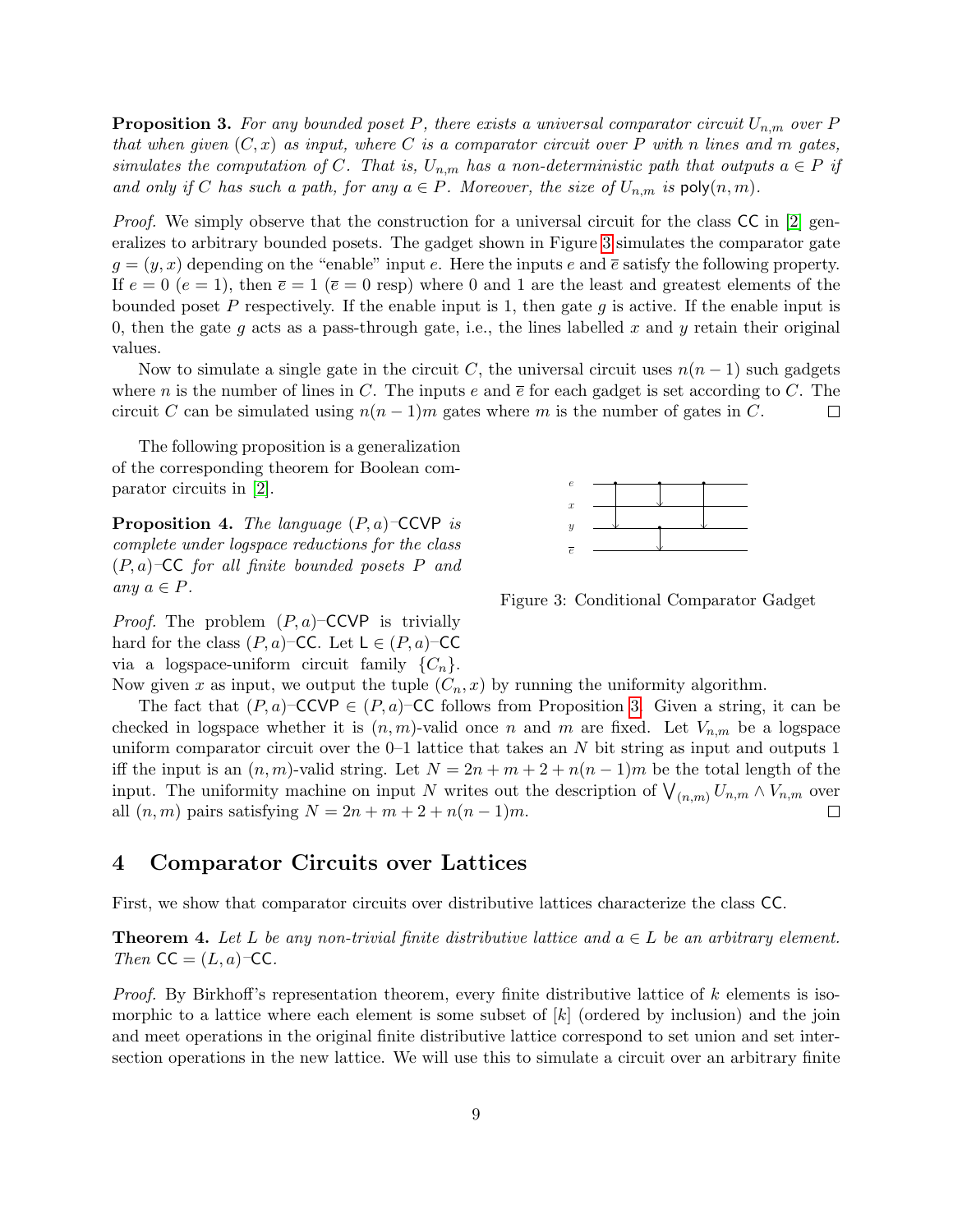distributive lattice L of size k using a circuit over the  $0-1$  lattice. Each line w in the original circuit is replaced by k lines  $w_1, \ldots, w_k$ . The invariant maintained is that whenever a line in the original circuit carries  $a \in L$ , these k lines carry the characteristic vector of the set corresponding to the element a. Now a gate  $(w, x)$  in the original circuit is replaced by k gates  $(w_1, x_1), \ldots, (w_k, x_k)$  in the new circuit. The correctness follows from the fact that meet and join operations in the original circuit correspond to set union and set intersection which in turn correspond to AND and OR operations of the characteristic vectors.

We now prove that  $\mathsf{CC} \subseteq (L, a)$ –CC. First, we consider the case where  $a \neq 0$ . We replace the Boolean value  $0$  by the minimum element in  $L$  and the Boolean value  $1$  by the maximum element in L. The output wire of the new circuit is  $o \wedge a$  where o is the original output wire. It is easy to see that this circuit output a if and only if the original circuit outputs 1. If  $a \neq 0$ , we can use the fact that the class CC is closed under complementation to construct a Boolean comparator circuit that accepts using 0. This can be easily translated to an  $(L, a)$ –CC circuit as above.  $\Box$ 

Now we consider comparator circuits over fixed finite lattices. Note that when characterizing the class P in terms of Boolean circuits, the fan-out of gates is required to be at least 2. In fact, Mayr and Subramanian's [\[5\]](#page-19-0) primary motivation while introducing the class CC was to study fan-out restricted circuits. We show that if comparator circuits are given the freedom to compute over any lattice (as opposed to the Boolean lattice on 2 elements), then the fan-out restriction is irrelevant.

The following lemma describes a fixed finite lattice over which comparator circuits capture P. However, it is not clear whether the class captured by comparator circuits over this lattice is independent of the accepting element. In Theorem [5,](#page-10-0) we show that there exists a lattice that captures P irrespective of the accepting element. The language MCVP consists of all tuples  $(C, x)$  where C is a Boolean circuit with only AND, OR and input gates. Here  $x \in \{0,1\}^n$  where *n* is the number of input gates to  $C$  and  $x$  specifies the value of each of these input gates. In the proof, we will reduce in logspace the language MCVP which is complete for the class P under logpace reductions

<span id="page-9-0"></span>

Figure 4: The poset for simulating P

to the comparator circuit value problem over the finite lattice given in Figure [5.](#page-11-0)

<span id="page-9-1"></span>**Lemma 1.** Let L be the lattice in Figure [5.](#page-11-0) Then  $P = (L, 1)$ –CC (Note that 1 is not the maximum element in the lattice).

*Proof.* Let  $(C, x)$  be the input to MCVP. For each wire in C, we add a line to our comparator circuit. The initial value of the lines that correspond to the input wires of  $C$  are set to 0 or 1 of the poset P shown in Figure [4](#page-9-0) according to whether they are 0 or 1 in  $x$ . The comparator circuit simulates C in a level by level fashion maintaining the invariant that the lines carry  $0$  or  $1$ depending on whether they carry  $0$  or  $1$  in  $C$ . We will show how our comparator circuit simulates a level 1 OR gate of fan-out 2. The proof then follows by an easy induction.

Since  $0 \leq_P 1$  an AND (OR) gate in C can be simulated by a meet (join) operation in P. The gadget shown in Figure [6](#page-11-1) is used to implement the fan-out operation. The idea is that the first gate in the gadget implements the AND/OR operation and the rest of the gates in this gadget "copy" the result of this operation into the lines  $o_1$  and  $o_2$  that correspond to the two output wires of the gate. The reader can verify that the elements of  $P$  satisfy the following meet and join identities.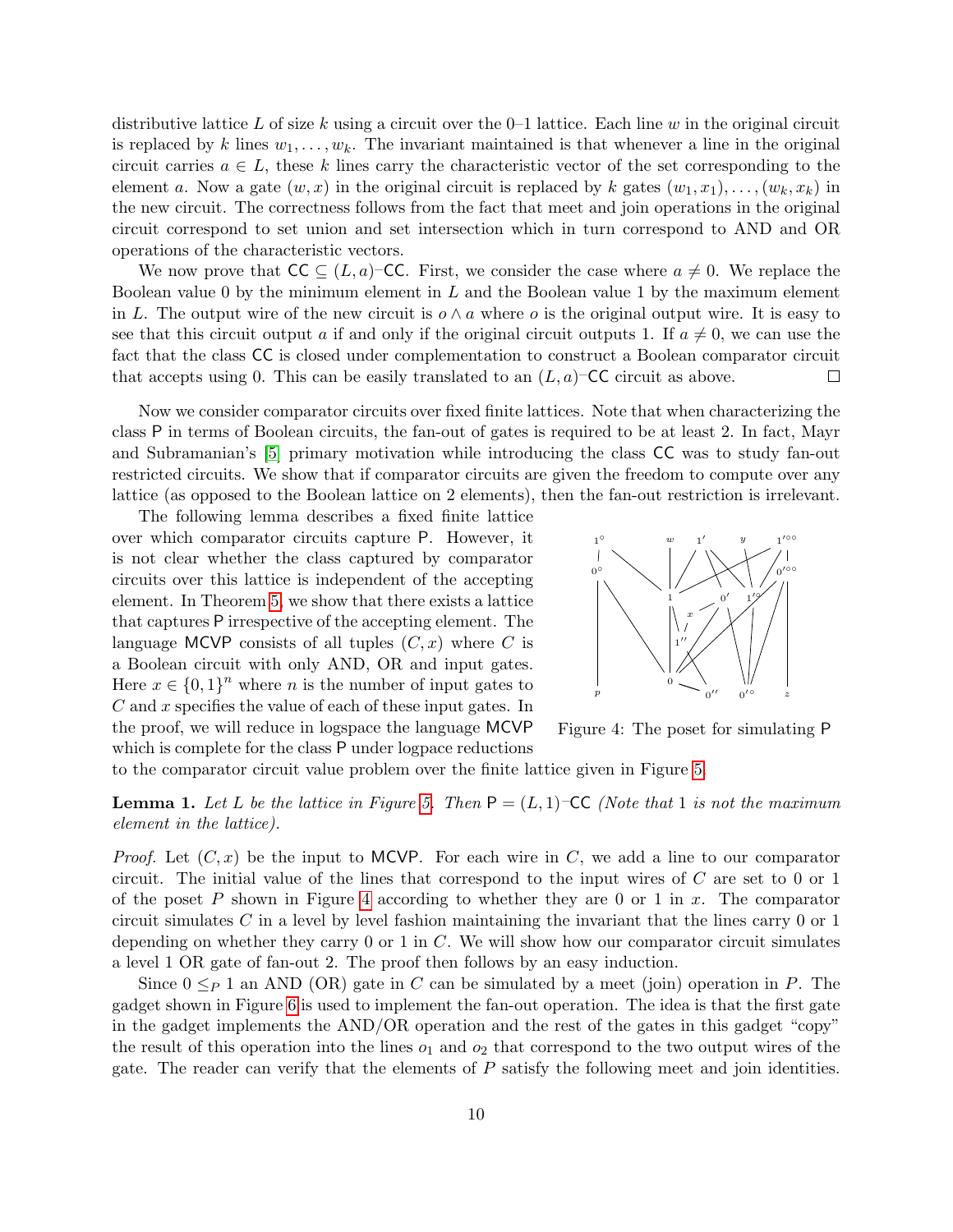Figure [6](#page-11-1) shows how one could use the following identities to copy the output of  $a \vee b$  into two lines (labelled  $o_1$  and  $o_2$ ).

The identity  $0 \vee 1 = 1$  is used to implement the Boolean AND/OR operation. This is used by the first gate in Figure [6.](#page-11-1) Once the required value is computed. We add a gate between the line carrying the result of the  $AND/OR$  operation and a line with value x. As the following identities show, this makes two "copies" of the result of the Boolean operation.  $0 \vee x = 0'$ ,  $1 \vee x = 1'$ ,  $0 \wedge x = 0'', 1 \wedge x = 1''$ 

Now, the following identities can be used to convert the first copy  $(0'$  or  $1')$  into the original value (0 or 1).  $0' \wedge y = 0'^{\circ}, 1' \wedge y = 1'^{\circ}, 0'^{\circ} \vee z = 0'^{\circ \circ}, 1'^{\circ} \vee z = 1'^{\circ \circ}, 0'^{\circ \circ} \wedge w = 0, 1'^{\circ \circ} \wedge w = 1$ 

Similarly, the following identities can be used to convert the second copy  $(0<sup>0</sup>$  or  $1<sup>0</sup>)$  into the original value (0 or 1).  $0'' \vee p = 0^{\circ}$ ,  $1'' \vee p = 1^{\circ}$ ,  $0^{\circ} \wedge w = 0$ ,  $1^{\circ} \wedge w = 1$ 

The lattice in Figure [5](#page-11-0) is simply the Dedekind-MacNeille completion of P. Since the Dedekind-MacNeille completion preserves all existing meets and joins, the same computation can also be performed by this lattice.

To see that for any lattice L and any  $a \in L$ ,  $(L, a)$ –CC is in P, observe that in poly-time we can evaluate the  $n^{th}$  comparator circuit from the comparator circuit family for the language in  $(L, a)$ –CC.  $\Box$ 

Lemma [1](#page-9-1) shows that the complexity class captured by the comparator circuit could change (Assuming  $CC \neq P$ ) depending on the underlying lattice and the accepting element. In the following theorem, we show that if we consider any partition lattice, say  $\Pi_i$ , that embeds L (in Lemma [1\)](#page-9-1), then the complexity class is P irrespective of the accepting element. We crucially use the fact that the circuit in the proof of Lemma [1](#page-9-1) outputs only the elements 0 and 1 in L.

### <span id="page-10-0"></span>**Theorem 5.** There exists a constant i such that  $\Pi_i$ -CC = P.

*Proof.* We know that there exists a finite lattice L and an  $a, b \in L$  such that for any language  $M \in \mathsf{P}$  there exists a comparator circuit family over L that decides M by using a to accept and b to reject. Also  $b < a$ . By Pudlák-Tůma theorem [\[7\]](#page-19-5), we know that there exists a constant i such that L can be embedded in  $\Pi_i$ . It remains to show that the accepting element used does not change the complexity. In fact, we will show that for any  $X, Y \in \Pi_i$  where  $X \neq Y$ , we can design a comparator circuit family over  $\Pi_i$  that accepts M using X and rejects using Y. Let A and B be the elements in  $\Pi_i$  that a and b gets mapped to by this embedding  $(B < A)$ . Then there exists a circuit family C over  $\Pi_i$ , deciding M, that accepts using A and rejects using B. We will construct a circuit family  $C'$  over  $\Pi$ <sub>i</sub> from C such that C' uses 1 to accept and 0 to reject. Here 1 and 0 are the maximum and minimum elements in  $\Pi_i$ . Now if we let x be the output of a circuit in the circuit family C, we can construct C' by computing  $GE'_A(x)$  (See Proposition [2\)](#page-6-3). Similarly, we can construct a circuit family  $C''$  that accepts using 0 and rejects using 1 by reducing the language M to  $\overline{\text{MCVP}}$  and then applying the construction in Lemma [1](#page-9-1) and then computing  $GE'_A(x)$  on the output of this circuit. The required circuit family is then the one computing  $(X \wedge C') \vee (Y \wedge C'')$ .  $\Box$ 

If we can show that there exists a finite distributive lattice such that the poset in Figure [4](#page-9-0) can be embedded in that lattice while preserving all existing meets and joins, then  $P = CC$ . In the following theorem, we show that such an embedding is not possible.

<span id="page-10-1"></span>**Theorem 6.** The poset in Figure [4](#page-9-0) cannot be embedded into any distributive lattice while preserving all meets and joins.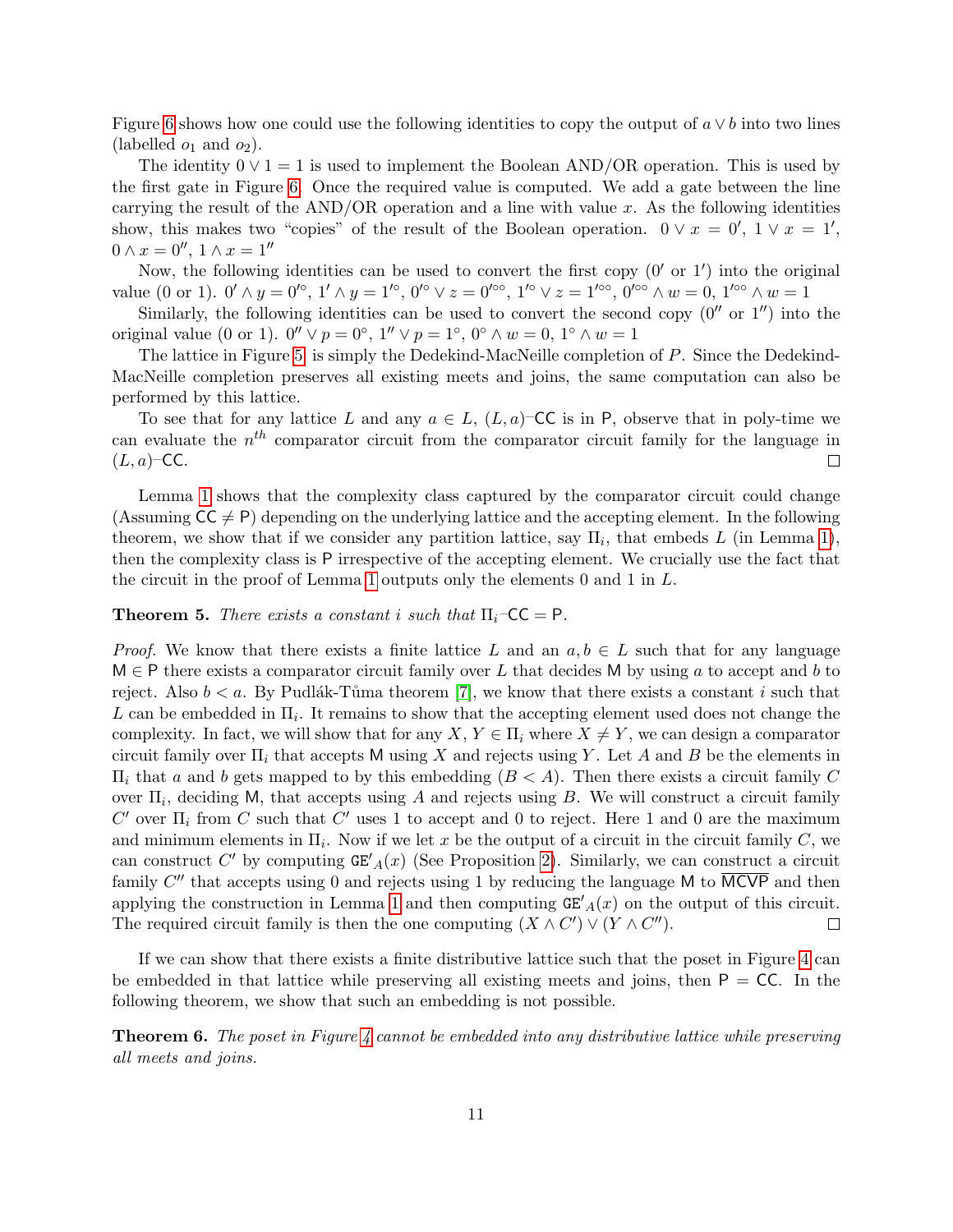<span id="page-11-0"></span>

Figure 5: The lattice for simulating P

<span id="page-11-1"></span>

Figure 6: Copy $a \vee b$  into  $o_1$  and  $o_2$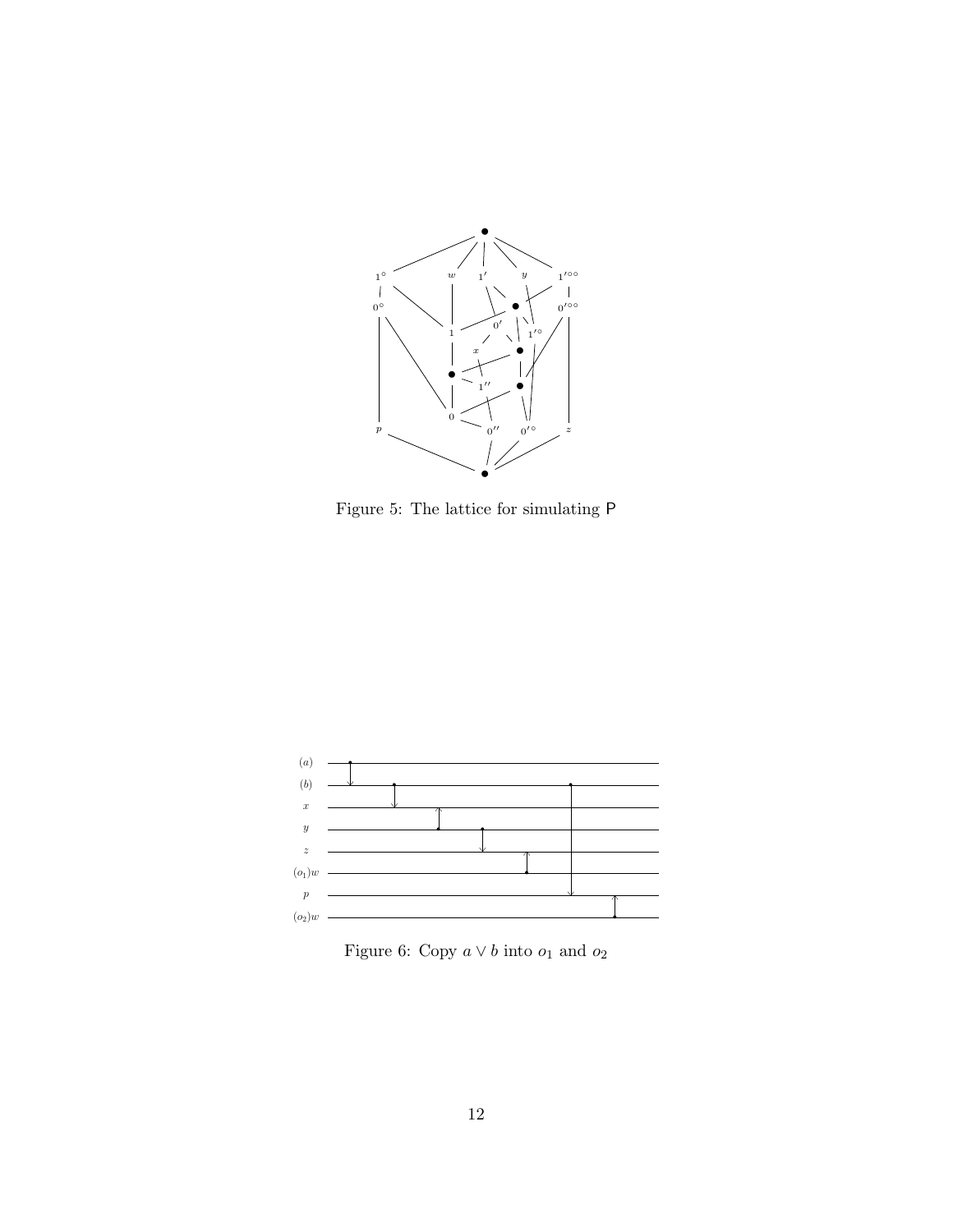<span id="page-12-2"></span>

Figure 7: The poset for simulating NP

Proof. We use proof by contradiction. Assume that such an embedding exists. Then by Birkhoff's representation theorem, the elements of the poset in Figure [4](#page-9-0) can be labelled by finite sets such that lub and glb operations over the embedding distributive lattice correspond to union and intersection of these sets respectively. We will denote the set labelling each element of the poset in Figure [4](#page-9-0) by the corresponding uppercase letter except that 0, 1, 0', 1', 0" and 1" are labelled by A, B, A', B',  $A''$  and  $B''$  respectively.

Let  $\{x_1, \ldots, x_k\} = B \setminus A$ . Since  $A \subset B$ , we have  $k \ge 1$ . Our first goal is to prove that all of these  $x_i$  must be in B<sup>''</sup> too. Since  $B \subset W$ , we have for all i that  $x_i \in W$ . Now suppose for contradiction that there exists an i such that  $x_i \in P$ , then we can conclude that  $x_i \in A$  since  $A = (A'' \cup P) \cap W$ . So for all i we have  $x_i \notin P$ . Since  $B = (B'' \cup P) \cap W$  and  $x_i \notin P$ , we have  $x_i \in B''$ . But then for all i we have  $x_i \in A'$  as  $A' \supset B''$ . So  $A' \supseteq B$  which is a contradiction since  $A'$  and  $B$  are incomparable.  $\Box$ 

### <span id="page-12-1"></span>5 Comparator Circuits over Bounded Posets

In this section, we consider the most general form of comparator circuits, i.e., we consider comparator circuits over fixed finite bounded posets. We show that the resulting complexity class is the class NP.

<span id="page-12-0"></span>**Theorem 7.** Let P be any poset and let  $a \in P$  be an arbitrary element in P, then  $(P, a)$ –CC  $\subseteq$  NP. Also, there exists a finite poset P and an  $a \in P$  such that  $NP = (P, a)$ -CC.

*Proof.* First, we prove that there exists a poset P and an accepting element  $a \in P$  such that  $\mathsf{NP} \subset (P, a)$ –CC. Let P be the poset in Figure [7.](#page-12-2) We will reduce the well-known NP-complete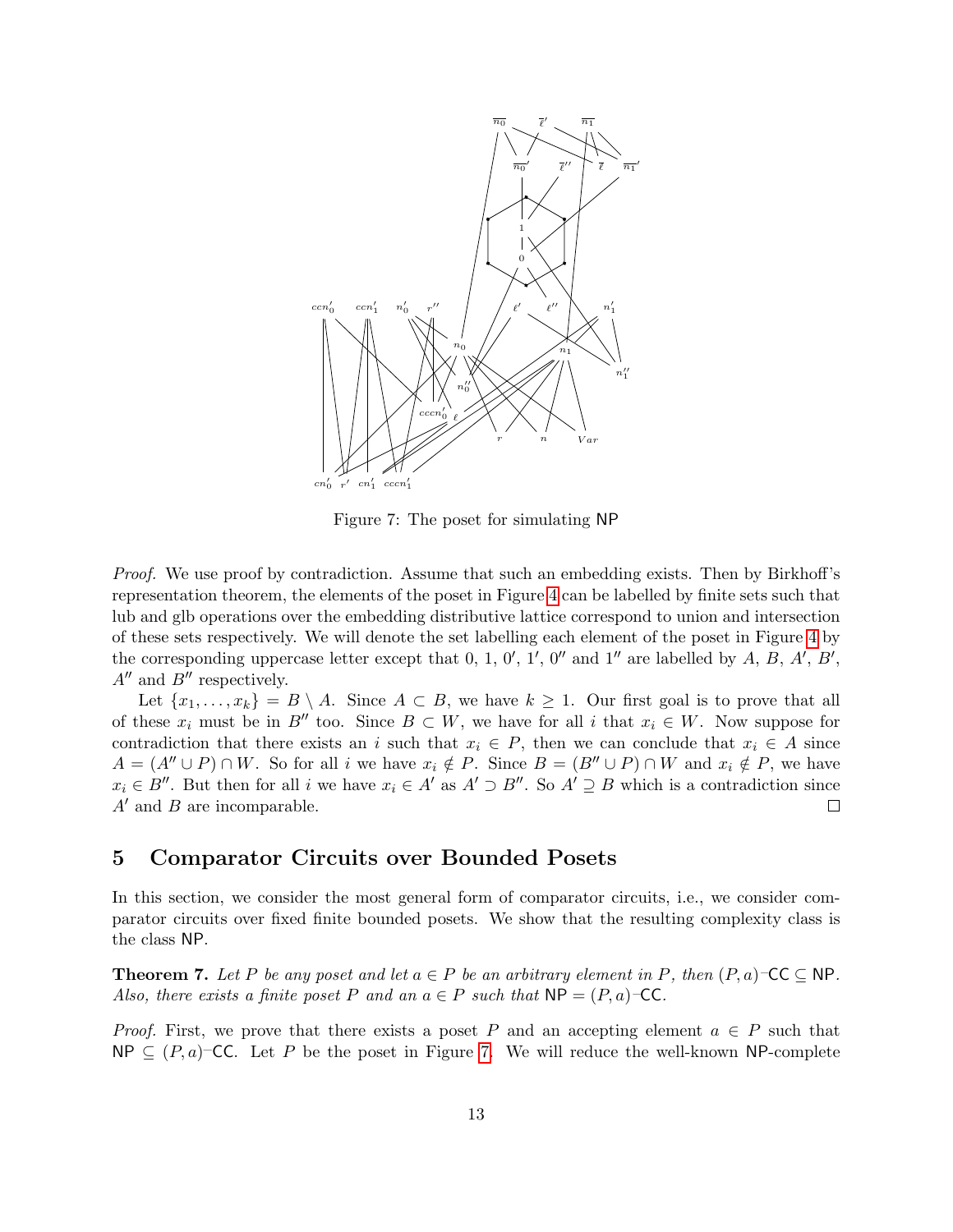<span id="page-13-0"></span>

Figure 8: Nondeterministically generate  $x_i$  and  $\overline{x_i}$ 

problem SAT into  $(P, a)$ –CCVP. Without loss of generality, we can assume that the circuit does not contain any NOT gates.

Note that the poset P contains the poset in the proof of Theorem [5.](#page-10-0) This is represented by the hexagon in Figure [7.](#page-12-2) The elements marked 0 and 1 inside this hexagon are the elements marked 0 and 1 in Figure [4.](#page-9-0) This containment ensures that we can implement all operations that we used while simulating MCVP to be used here as well. Let  $C$  be the input to the SAT problem. The 0 and 1 values carried by wires will be represented by 0 and 1 in  $P$  as in the proof of Theorem [5.](#page-10-0) The non-trivial part is to simulate the input variables  $x_1, \ldots, x_n$ . These input variables to C are handled by non-deterministically generating 0 or 1 (of  $P$ ) on the lines corresponding to the wires attached to these input gates. We also have to ensure that when we non-deterministically generate the values of input variables, the values generated for  $x_i$  and  $\overline{x_i}$  are consistent. This is ensured by generating  $x_i$  non-deterministically and then complementing the generated value to get  $\overline{x_i}$ . The fan-out operation is implemented as in the proof of Theorem [5.](#page-10-0)

Note that the minimal upper bounds for the elements Var and n in the poset P are  $n_0$  and  $n_1$ . These values stand for a non-deterministically generated 0 and 1 resp. Now for each variable  $x_i$  we take the minimal upper bound of these two elements in  $P$  to non-deterministically generate the value of  $x_i$ . The only thing that remains to be done is to make the corresponding  $\bar{x}_i$  variable consistent, i.e., when a 0 is generated non-deterministically for  $x_i$ , we have to ensure that all lines carrying  $\bar{x_i}$ in that non-deterministic path carry the value 0. The sequence of meet and join identities that we are going to describe can be used to implement this computation. Figure [8](#page-13-0) shows how to generate  $x_i$  and  $\overline{x_i}$  consistently in a non-deterministic fashion using the identities given below.

The following identity enables us to non-deterministically generate a 0 or a 1. Note that we are only generating  $n_0$  and  $n_1$  at this point. But we will later convert this into 0 or 1 that are used for implementing the Boolean operations.

$$
Var \vee n = \{n_0, n_1\}
$$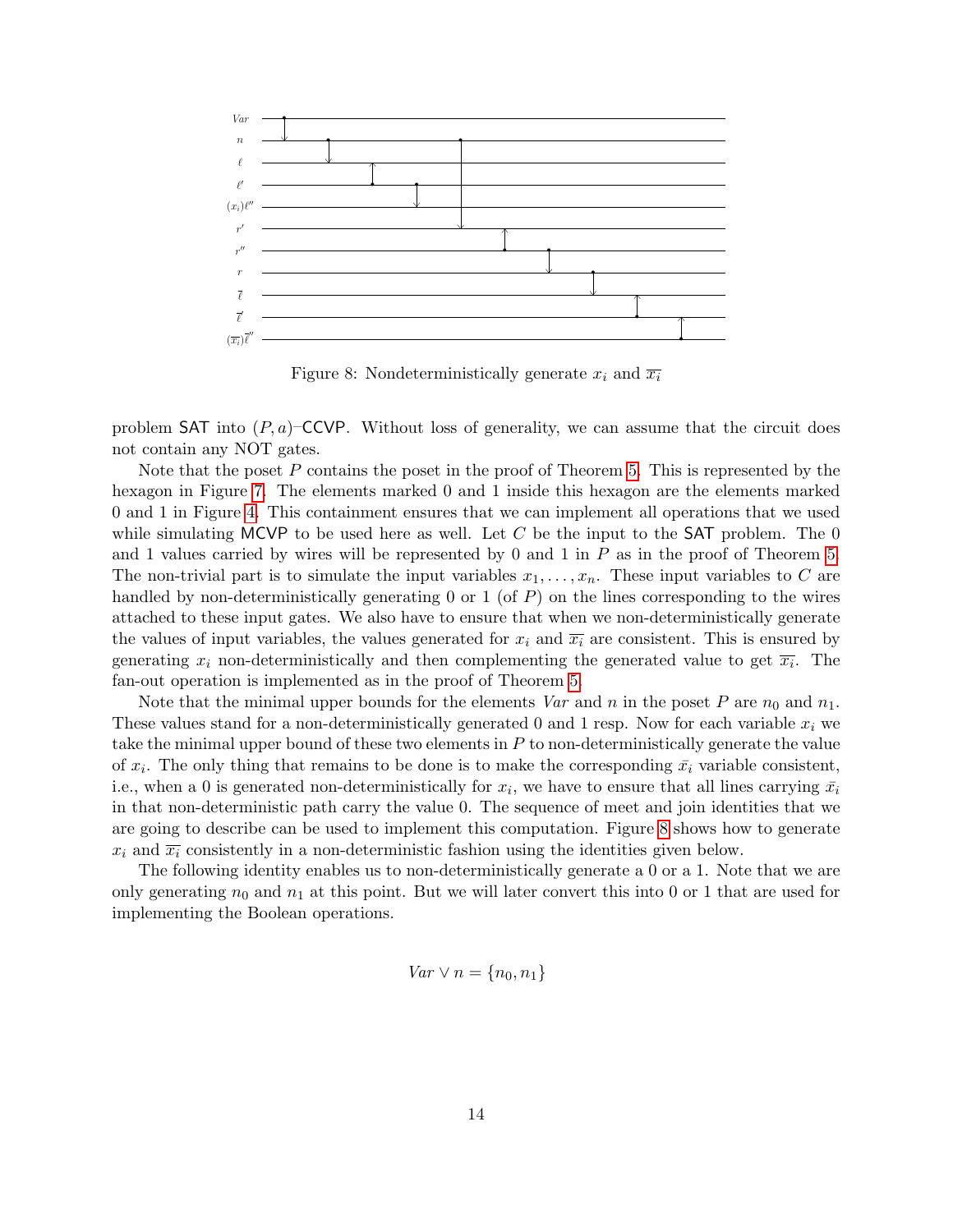Now we use the following identities to convert  $n_0$  or  $n_1$  into a 0 or a 1 respectively.

$$
\ell \vee n_0 = n'_0
$$
  
\n
$$
\ell' \wedge n'_0 = n''_0
$$
  
\n
$$
\ell' \wedge n'_1 = n''_1
$$
  
\n
$$
\ell' \wedge n'_1 = n''_1
$$
  
\n
$$
\ell'' \vee n''_1 = 1
$$

Note that the original  $n_0$  or  $n_1$  that was generated will be destroyed by the above sequence of operations (By doing  $\ell \wedge n_0$  for ex.). Using the following identities, we ensure that the original value generated non-deterministically is restored.

$$
\ell \wedge n_0 = cn'_0
$$
  
\n
$$
r' \vee cn_0' = ccn_0'
$$
  
\n
$$
r'' \wedge ccn_0' = ccn_0'
$$
  
\n
$$
r'' \wedge ccn_1' = ccn_1'
$$
  
\n
$$
r \vee ccn_0' = n_0
$$
  
\n
$$
r \vee ccn_1' = n_1
$$

Now we use the restored value along with the following identities to generate the value for the line carrying  $\overline{x_i}$ .

$$
\overline{\ell} \vee n_0 = \overline{n_0} \qquad \qquad \overline{\ell} \vee n_1 = \overline{n_1}
$$
  

$$
\overline{\ell}' \wedge \overline{n_0} = \overline{n_0}' \qquad \qquad \overline{\ell}' \wedge \overline{n_1} = \overline{n_1}'
$$
  

$$
\overline{\ell}'' \wedge \overline{n_0}' = 1 \qquad \qquad \overline{\ell}'' \wedge \overline{n_1}' = 0
$$

The reduction from SAT is as follows. First, we use the reduction from CVP to  $(P, a)$ –CC to construct a  $(P, a)$ –CC circuit, say C, that evaluates the input formula. Then, we construct a circuit for non-deterministically generating  $0/1$  values for all the variables in the formula. The wires of this circuit that carry the generated values are then connected to the input wires in  $C$  that take the values of variables in the formula as input. It is easy to see that the resulting circuit evaluates to 1 if and only if the formula is satisfiable.

To see that  $(P, a)$ –CC is in NP, observe that we can evaluate any  $(P, a)$ –CC circuit in NP by guessing the output value of each gate to be one of the possible values. i.e., if the gate is an OR (AND) gate taking a and b as input, we non-deterministically guess that the gate outputs one of the values in  $a \vee b$   $(a \wedge b)$ . Finally, we simply check whether the value on the output wire is in the accepting set.  $\Box$ 

#### 6 Skew Comparator Circuits

In this section, we study the skew comparator circuits defined in the preliminaries. We show that SkewCC is the class LOG. Recall that the class NLOG can be characterized as the set of all languages computed by logpsace-uniform Boolean circuits with skewed AND gates. So the result in this section draws a parallel between the P vs CC problem and the NLOG vs LOG problem. It immediately follows that SkewCC over distributive lattices also characterize the class LOG.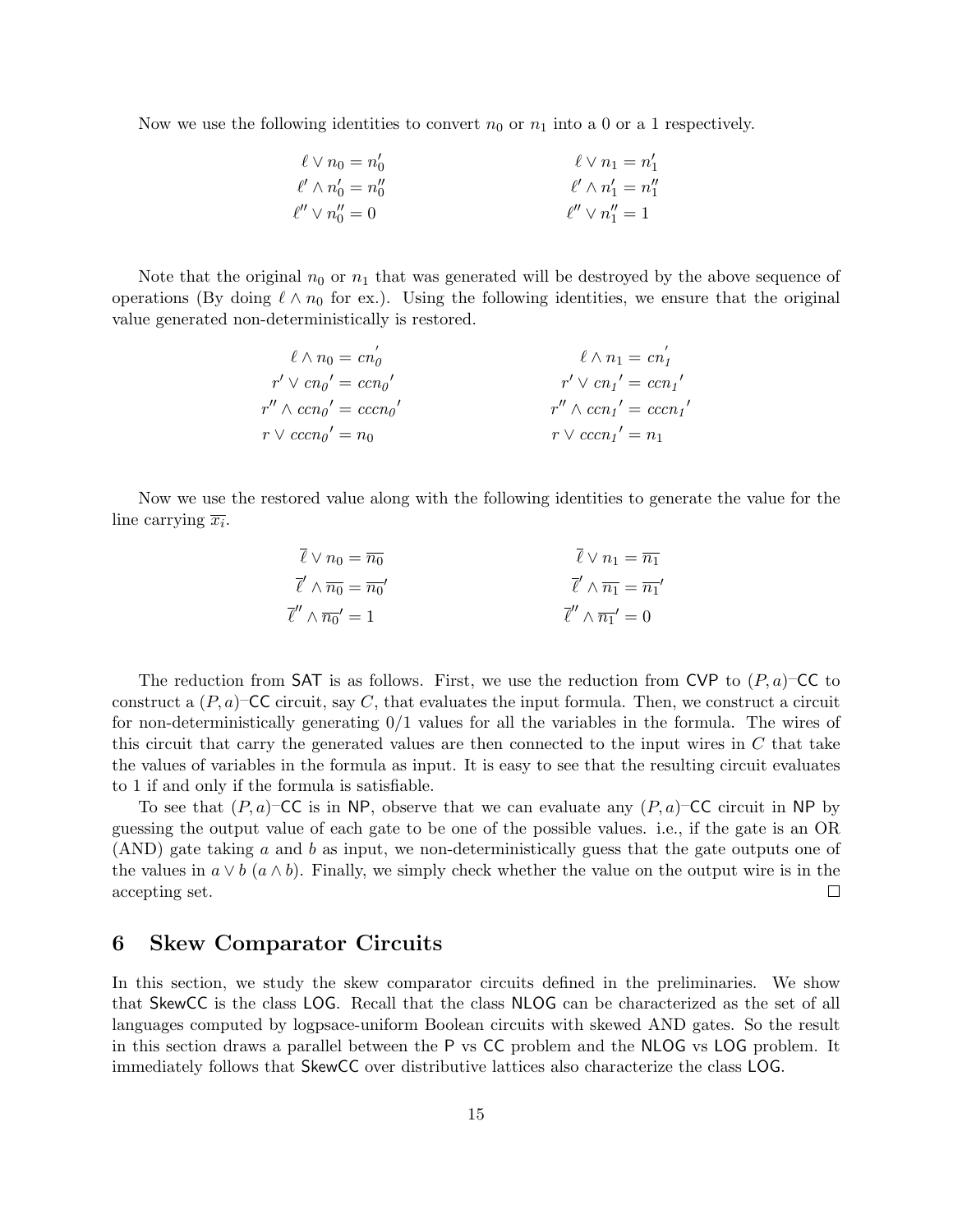We begin by considering a canonical complete problem for the class LOG. The language DGAP1 consists of all tuples  $(G, s, t)$  where  $G = (V, E)$  is a directed graph where each vertex has out-degree at most one and  $s, t \in V$  and there is a directed path from s to t. We use a variant of DGAP1 problem in our setting. The variant (called DGAP1') is that the out-degree constraint is not applied to s. It is easy to see that  $DGAP1'$  is also in LOG. Indeed, for each neighbour u of s, run the DGAP1 algorithm to check whether  $t$  is reachable from  $u$ .

#### <span id="page-15-0"></span>Theorem 8. SkewCC = LOG

*Proof.* ( $\subseteq$ ) Let L  $\in$  SkewCC. We will prove that L  $\in$  LOG by reducing L to DGAP1'. The reduction is as follows. Observe that we can reduce the language L to SkewCCVP by a logspace reduction (using the uniformity algorithm). Then we reduce SkewCCVP to  $DGAPI'$  as follows. Let C be an instance of SkewCCVP. For each wire in  $C$  add a vertex to the graph  $G$ . The vertex corresponding to the output wire is the destination vertex  $t$ . Add a source vertex  $s$ . The edges of  $G$  are as follows. For each vertex v that corresponds to an input wire of C having value 1, add the edge  $(s, v)$  to the graph. Now consider a comparator gate  $g$  in  $C$  with input wires  $e_1$  and  $e_2$  and AND output wire  $e_3$  and OR output wire  $e_4$ . There are two cases.

- Gate g has an AND output Without loss of generality, assume that  $e_2$  is an input wire to C. If  $e_2 = 1$ , then add the edges  $(e_1, e_3)$  and  $(e_2, e_4)$  to G. If  $e_2 = 0$ , then add the edge  $(e_1, e_4)$ to the graph  $G$ .
- Gate g has an unused AND output Add the edges  $(e_1, e_4)$  and  $(e_2, e_4)$ . Note that it is easy to check in logspace whether the AND output of a gate is used or not. Simply scan forward on the input to check whether any gate in the input after  $g$  is incident on the AND output line of g or not.

It is clear that G has an  $s-t$  path if and only if C outputs 1. This follows from the observation that every vertex v in G where  $v \neq s$  corresponds to a wire in C and v is reachable from s if and only if the wire corresponding to v carries the value 1. All vertices other than s in  $G$  have out-degree at most 1. Furthermore, the reduction can be implemented in logspace.

 $(2)$  Let L  $\in$  LOG and let B be a poly-sized layered branching program deciding L. We will design a skew comparator circuit C to simulate B. Let s be a state in B reading  $x_i$  and let the edge labelled 1 be directed towards a state t and let the edge labelled 0 be directed towards a state u. Then the gadget shown in Figure [9b](#page-16-1) simulates this part of the BP  $\overline{B}$  (We say that this gadget corresponds to the state  $s$ ). The truth table for this gadget is shown in the Table [9a.](#page-16-1) This table assumes that the lines t and u carry the value 0 initially. The value of the line labelled s will be 1 on input x just before the gates in this gadget are evaluated if and only if the input x reaches the state s in B. It is clear that after all the gates in this gadget are evaluated, the value of the line labelled t (or u) is 1 if and only if the input x reaches t (or u resp.) in B.

Now the circuit C is as follows. For each state in B introduce a line in C and for each state in each layer from the first layer to the last layer, in that order, add the gates in the gadgets corresponding to these states in the same order to C. Note that the lines annotated  $x_i$  and  $\overline{x_i}$  in a gadget are only used in that gadget. When these values are required again, new annotated lines are used. The line corresponding to the accepting state is the output line. The initial value of lines corresponding to each state other than the start state of  $B$  is 0 and the initial value of the line corresponding to the start state is 1. Also the circuit is a skew circuit since all used AND gates in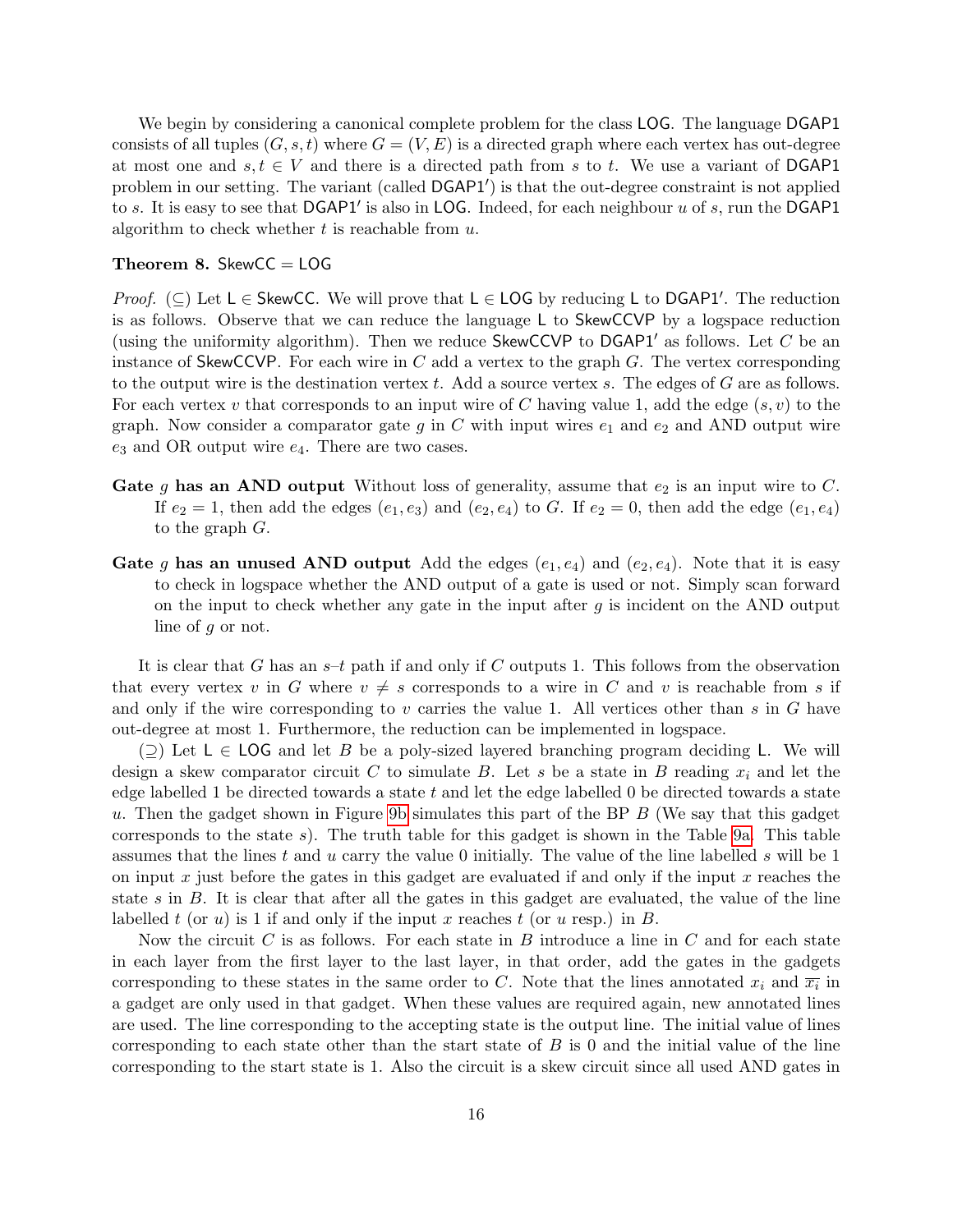the gadget are skew. For establishing the correctness, we observe that the following claim holds. The circuit C outputs 1 on input x if and only if there is a path in B from the start state to the accepting state on input x. To complete the correctness proof, we prove the following claim:

**Claim 1.** The circuit C outputs 1 on input x if and only if there is a path in B from the start state to the accepting state on input x.

*Proof.* Let the  $i^{\text{th}}$  block of C include all the gadgets corresponding to all the states in layer i of B. We will prove the more general claim that after all gates up to and including the  $i<sup>th</sup>$  block are evaluated, if we consider all the lines that correspond to states in the  $(i + 1)$ <sup>th</sup> layer of B, the only line that will have a value 1 will correspond to the state on  $(i + 1)$ <sup>th</sup> layer reached on input x. We will prove this by induction on the layer number.

**Base case:**  $i = 0$  Since there is only the start state in layer 1 and it is initialized to the value 1, the base case is true.

**Induction** Assume that the claim is true for i. Let s be the state in the  $(i + 1)$ <sup>th</sup> layer that is reached by x and let t be the state in the  $(i + 2)^{th}$  that is reached by x. Now from the truth table in Table [9a](#page-16-1) it is clear that after the gadget for state  $s$  is evaluated the value of line  $t$  will become 1. Also, from the truth table, it is clear that the values of all the other lines that correspond to states in the  $(i + 2)$ <sup>th</sup> layer remains 0. Notice that all gates in block  $i + 1$  incident on t are OR gates. So once the value of line t becomes 1, it remains so until block  $i + 2$ .  $\Box$ 

<span id="page-16-1"></span>Let s be the number of states in B. Then the number of lines in C is at most 3s and the number of gates in  $C$  is at most 4s. Since  $B$  is poly-size, so is  $C$ .

| $\boldsymbol{s}$ |             | $x_i \quad \overline{x_i} \mid t \quad u$ |  |
|------------------|-------------|-------------------------------------------|--|
|                  | $0 \quad 1$ | $0 \mid 0 \mid 0$                         |  |
|                  |             | $0 \t 0 \t 1 \t 0 \t 0$                   |  |
|                  | $1 \quad 1$ | $0 \mid 1 \mid 0$                         |  |
|                  |             | $1 \t0 \t1 \t0 \t1$                       |  |
|                  |             |                                           |  |

(b) The gadget for simulating BPs

 $\Box$ 

(a) Truth Table for the gadget for BPs

It is easy to see that this reduction can be implemented in  $NC<sup>1</sup>$ .

Since the construction in Theorem [4](#page-8-1) preserves skewness of the circuit, we have the following corollary.

**Corollary 1.** Let L be any distributive lattice and let a be any element in L, then  $(L, a)$ –SkewCC = LOG.

We now look at skewed comparator circuits over arbitrary lattices and show that they also characterize the class P. We prove this by modifying the proof of Theorem [5.](#page-10-0) More specifically, we show that by changing the underlying lattice, we can simulate any AND gate using OR gates and skewed AND gates.

<span id="page-16-0"></span>**Theorem 9.** There exists an i such that  $\Pi_i$ -SkewCC = P.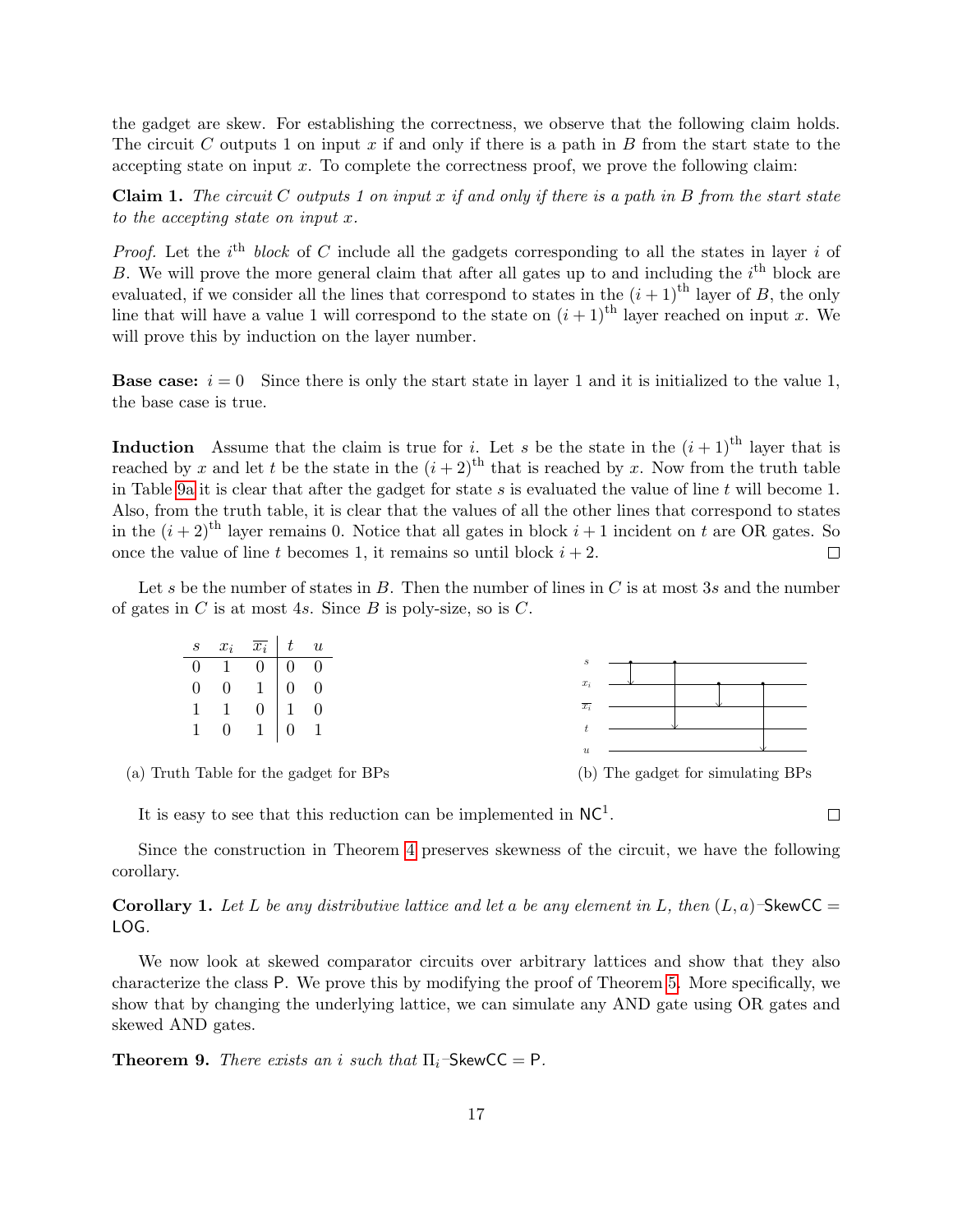Proof. We will start with the comparator circuit in the proof of Theorem [5](#page-10-0) and show how to replace AND gates in that circuit with OR gates and skewed AND gates. We start with the poset shown in Figure [4.](#page-9-0) We then add new elements  $q, r$ , and  $v$  to the poset that satisfies the following relations.

$$
q \wedge 0 = 0q
$$
  
\n
$$
q \wedge 1 = 1q
$$
  
\n
$$
r \vee 0q = 0r
$$
  
\n
$$
r \vee 1q = 1r
$$
  
\n
$$
v \wedge 0r = 0+
$$
  
\n
$$
v \wedge 1r = 1+
$$

Here, the elements  $0+$  and  $1+$  can be thought of as placeholders for 0 and 1 respectively. We then add four new elements to the poset  $(a, b)$ + where  $a, b \in \{0, 1\}$  satisfying  $a + \vee b = (a, b) +$ . Then we introduce new elements  $s, t$ , and  $u$  such that

> $s \wedge (1,1) + 1^s$  $s \wedge (a, b) + = 0^s$ , otherwise  $t \vee 0^s = 1^t$  $t\vee 1^s=0^t$  $u \wedge 0^t = 0$  $u \wedge 1^t = 1$

Now given an AND gate computing  $x \wedge y \in \{0, 1\}$  in the circuit in the proof of Theorem [5](#page-10-0) (Note that the non-skew AND gates in that circuit always take input from  $\{0, 1\}$ ). We replace that AND gate with the following sequence of operations. First we compute  $((x \wedge q) \vee r) \wedge v$  to yield  $x+$ . We then OR the wires containing  $x+$  and  $y$  (This is the only non-skew gate used in this construction) to yield  $(x, y)$ +. Finally, we compute  $(((x, y) + \wedge s) \vee t) \wedge u$  to yield the required value  $x \wedge y$ . Note that all AND gates used in this construction are skewed. The complete set of relations added to the poset in Figure [4](#page-9-0) is listed in Figure [10.](#page-18-1)

We use the same argument as in the proof of Theorem [5](#page-10-0) to show that this can be simulated in a partition lattice irrespective of the accepting element.  $\Box$ 

#### 7 Formulae over Lattices

It is well known that languages decided by poly-size formulae is the class  $NC<sup>1</sup>$ . By definition, the class  $NC<sup>1</sup>$  is also the class of languages decided by log-depth Boolean circuits with bounded fan-in AND and OR gates. We can modify Definition [1](#page-7-1) to define formulae over finite bounded posets. We denote by  $(L, a)$ –Formulae, where L is a lattice and  $a \in L$ , the class of all languages decided by poly-size formulae over  $L$  using  $a$  as the accepting element. In this section, we show that the languages computed by poly-size formulae over any fixed finite lattice is the class  $NC<sup>1</sup>$ . The proof for the Boolean case is by [\[6\]](#page-19-2) and it works by depth reducing an arbitrary formula of poly-size to a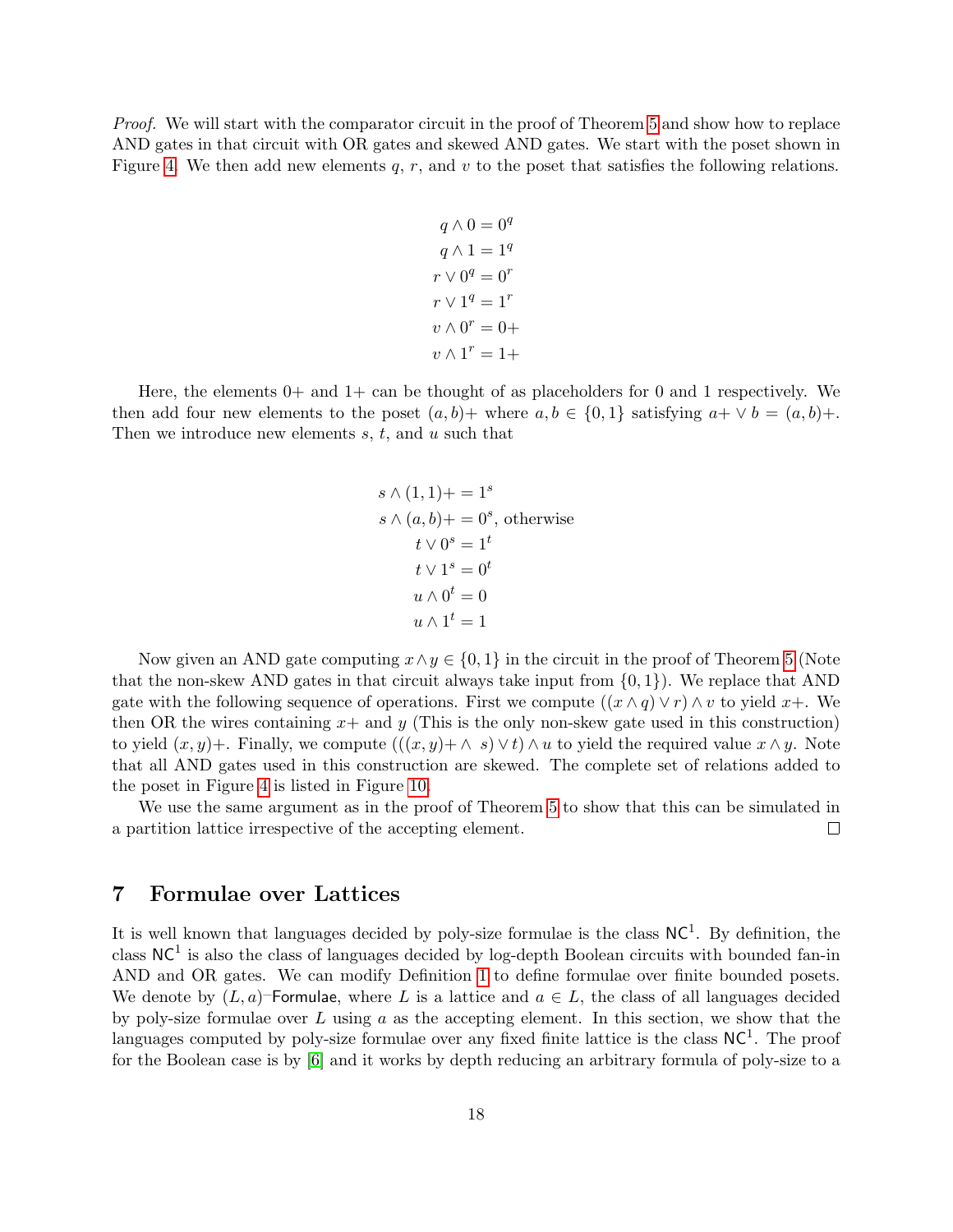<span id="page-18-1"></span>

| $t \leq 0^t$        | $0^t < 1^t$         | $0^s \leq 0^t$     | $0^s < 1^s$          | $0^s \le (0,0) +$   |
|---------------------|---------------------|--------------------|----------------------|---------------------|
| $1^s < 1^t$         | $1^s \leq s$        | $1^s \leq (1,1) +$ | $(0,1)+ \leq (1,1)+$ | $(1,0)+\leq (1,1)+$ |
| $(0,0)+\leq (0,1)+$ | $(0,0)+\leq (1,0)+$ | $0+ \leq (0,0) +$  | $0+ \leq 1+$         | $0+\leq 0^r$        |
| $1+\leq (0,1)+$     | $1+\leq v$          | $1+\leq 1^r$       | $0^r \leq 1^r$       | $r \leq 0^r$        |
| $0^q < 0^r$         | $0^q < 1^q$         | $0^q \leq 0$       | $1^q < 1^r$          | $1^q \leq q$        |
| $1^q < 1$           | $1 \leq u$          | $1 \leq 1^t$       | $1 \leq (1,0) +$     | $0 \leq 0^t$        |
| $0 \leq (0,0) +$    |                     |                    |                      |                     |

Figure 10: Relations added to the poset in Figure [4](#page-9-0) to make the circuit skewed

Boolean formula of poly size and log depth. The depth reduction is done by identifying a separator vertex in the tree and then evaluating the separated components (which are smaller circuits) in parallel. We show that a similar argument can be extended to the case of finite lattices as well. Our main theorem in this section is the following.

<span id="page-18-0"></span>**Theorem 10.** Let  $L$  be any finite lattice and let a be an arbitrary element in  $L$ . We have  $(L, a)$ -Formulae = NC<sup>1</sup>.

*Proof.* ( $\supseteq$ ) Any lattice with at least 2 elements contains the 0–1 lattice as a sublattice. Also since  $NC<sup>1</sup>$  is closed under complementation, the class does not change even if the acceptor is 0.

 $(\subseteq)$  Let F be a poly-size formula family over L. Let i be such that L can be embedded in  $\Pi_i$ . Let  $F'$  be the formula family over  $\Pi_i$  that corresponds to F. We will now construct a log-depth poly-size formula family  $F''$  that computes the same language as  $F'$ . We will use  $F'$  to denote a formula in the family  $F'$ . Let v be the tree separator of the tree corresponding to  $F'$ . For each  $a_i \in \Pi_i$ , we will construct two formulae. The first one, say  $F_1^v$ , computes the value at the root of  $F'$ assuming that value at v is  $a_i$  and the other, say  $F_2^v$  computes the value at the node v and applies  $GE'_{a_i}$  (See Proposition [2\)](#page-6-3) on that value. Then we compute the sub-formula  $F_1^v \wedge F_2^v$ . After that we take the lub over all such sub-formulae (one for each  $a_i$ ). This construction is applied recursively on  $F_1^v$  and  $F_2^v$  to obtain a log-depth poly-size formula equivalent to F.

Suppose the correct value of the sub-formula of  $F'$  rooted at v is  $a_i$ . Then the only sub-formulae  $F_1^v \wedge F_2^v$  outputting a non-zero value are the ones corresponding to  $a_j \le a_i$ . The non-zero value output by such a sub-formula is  $b_j$ , the value obtained at the root when the value of v is  $a_j$ . But we know that  $b_i$ , the actual value of the original formula is greater than or equal to the value  $b_j$  of any sub-formula by monotonicity of lub and glb. So the topmost lub will always output the correct value  $b_i$ .

The final formula is log-depth, poly-size since the formulae  $GE'_a$  have constant depth. Now we can construct an NC<sup>1</sup> circuit from  $F''$  by encoding each element in  $\Pi_i$  in binary and replacing each gate in  $F''$  by constant-sized circuits computing the lub and glb over  $\Pi_i$ .  $\Box$ 

#### 8 Discussion and Conclusion

We studied the computational power of comparator circuits over bounded posets. We provide alternative characterizations of P, LOG, NLOG and NP in terms of comparator circuits.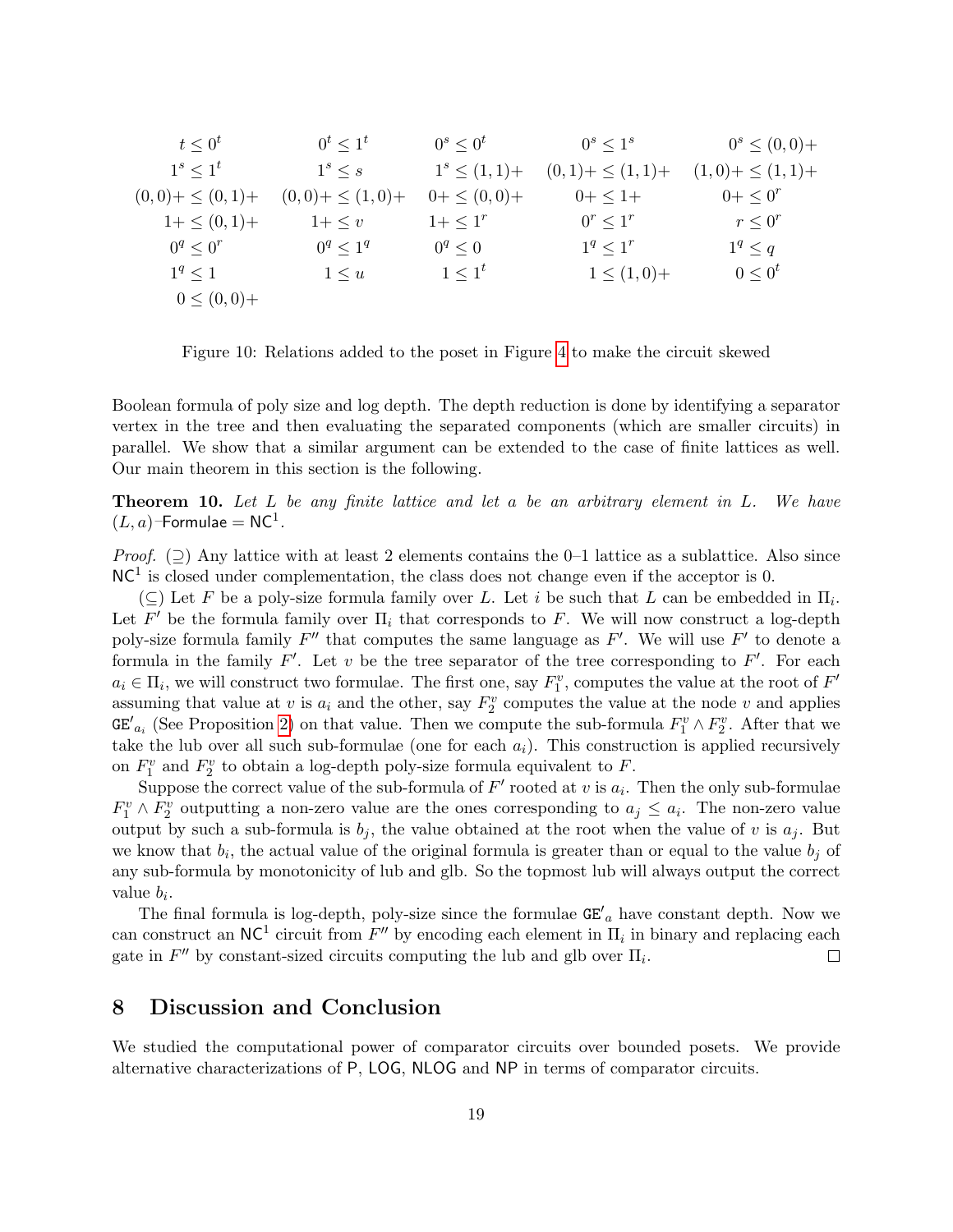A natural open problem that comes out of our approach is about a possible dichotomy between P and CC with respect to lattice structure. More concretely, can we design comparator circuits over fixed lattices  $M_3$  or  $N_5$  (or powers of it) for all languages in P? Noting that existence of  $M_3$ or  $N_5$  as a sublattice is a necessary and sufficient condition for non-distributivity (by the  $M_3-N_5$ theorem [\[3\]](#page-19-3)), if we manage to show that  $M_3$ <sup>-</sup>CC = ( $N_5$ , a)<sup>-</sup>CC = P for any  $a \in N_5$ , this will show a dichotomy between P and CC.

In the context of NLOG vs LOG, there are two open problems. Firstly, it will also be interesting to see if a dichotomy theorem holds, with respect to the lattice structure. Secondly, we note that the upper bound of NLOG for the case of skew comparator circuits over finite lattices, uses the embeddability into partition lattices. The power of skew comparator circuits over finite bounded posets is unclear. It is not even clear whether they compute only languages in P.

Cook et al. [\[2\]](#page-19-1) proposed the question whether membership testing for CFLs is in CC. Our characterization of CC in terms of distributive lattices leads to a concrete approach towards proving this. Namely, designing a lattice to decide membership testing for CFLs and showing that this lattice is distributive.

Acknowledgments: We thank the anonymous reviewers for their constructive comments, which helped us improve the paper. In particular, we thank the reviewer who pointed out an error in the proof of earlier Theorem [9](#page-16-0) (where we had erroneously claimed that there exists an  $i$ ,  $\Pi_i$ -SkewCC = NLOG). The reviewer also had outlined an argument the details of which we have incoroporated in this version as the proof of Theorem [9.](#page-16-0)

#### References

- <span id="page-19-4"></span>[1] S. Arora and B. Barak. Computational Complexity: A Modern Approach. Cambridge University Press, 2009.
- <span id="page-19-1"></span>[2] Stephen A. Cook, Yuval Filmus, and Dai Tri Man Lê. The complexity of the comparator circuit value problem. ACM Trans. Comput. Theory, 6(4):15:1–15:44, August 2014.
- <span id="page-19-3"></span>[3] Brian A. Davey and Hilary A. Priestley. Introduction to lattices and order. Cambridge University Press, Cambridge, 1990.
- <span id="page-19-6"></span>[4] Bernhard Ganter and Sergei O. Kuznetsov. Stepwise construction of the Dedekind-MacNeille completion. In Conceptual structures: theory, tools and applications. 6th international conference, ICCS '98, Montpellier, France, August  $10-12$ , 1998. Proceedings, pages 295–302. Berlin: Springer, 1998.
- <span id="page-19-0"></span>[5] Ernst W. Mayr and Ashok Subramanian. The complexity of circuit value and network stability. J. Comput. Syst. Sci., 44(2):302–323, 1992.
- <span id="page-19-2"></span>[6] P.M.Spira. On time-hardware complexity tradeoffs for boolean functions. In Proceedings of 4th Hawaii Symp. on System Sciences, pages 525–527, 1971.
- <span id="page-19-5"></span>[7] Pavel Pudlák and Jiří Tůma. Every finite lattice can be embedded in a finite partition lattice. algebra universalis, 10(1):74–95, 1980.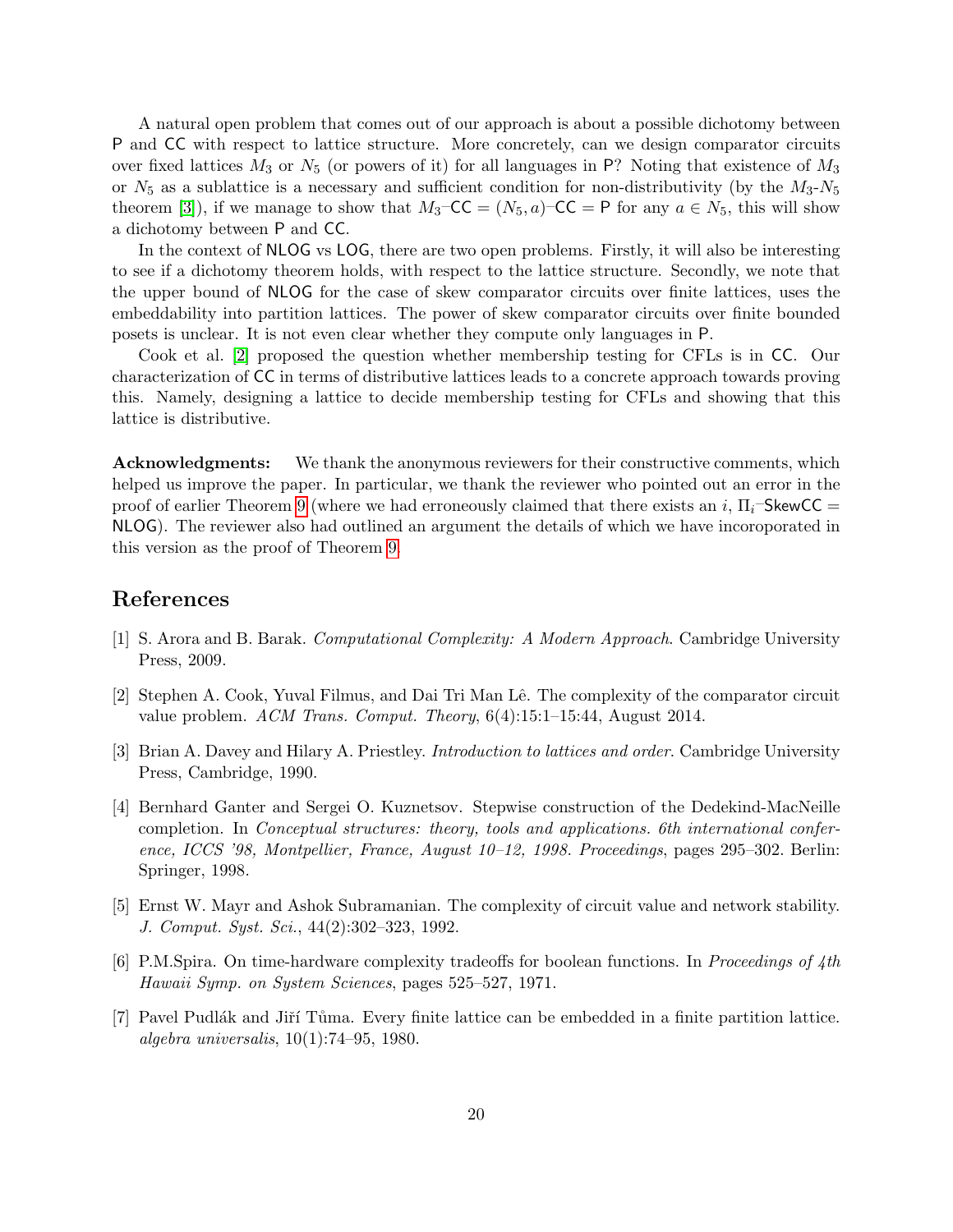<span id="page-20-0"></span>[8] Ashok Subramanian. The Computational Complexity of the Circuit Value and Network Stability Problems. PhD thesis, Stanford, CA, USA, 1990. AAI9102356.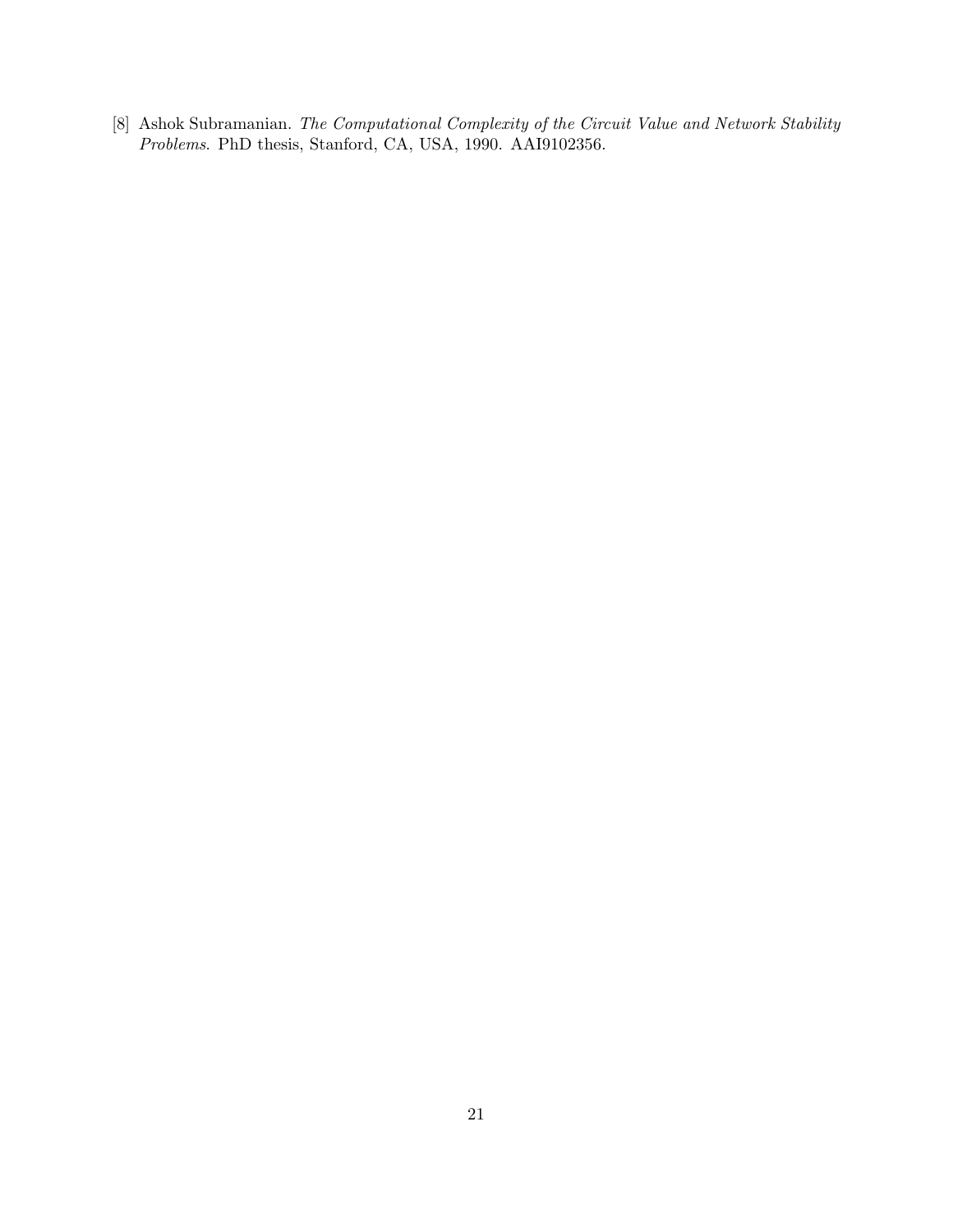# <span id="page-21-0"></span>A Comparator Circuits over Growing Lattices

We can generalize the comparator circuit model even further by allowing it to compute over lattices that grow with the size of the input. If the size of the lattice is polynomial in the size of the input and if the lattice can be computed by the uniformity machine, then the languages computed by these circuits are in the class P. However, since we have the freedom to change the lattice according to the size of the input, we may be able to capture the class P using structurally simpler lattices. It is conceivable that the class P could be captured by a family of distributive lattices, while no finite lattice capturing P can be distributive.

In this section, we present a formal definition of comparator circuits over growing posets and then present a lattice family that captures the class P. Then we will show that, even for this simpler lattice, an embedding to a family of distributive lattices is not possible (Similar to Theorem [6\)](#page-10-1).

Definition 4 (Comparator Circuits over Growing Bounded Posets). A comparator circuit family over a growing bounded poset family  $P = \{P_n\}$  with accepting set  $A = \{A_n\}$  where  $A_n \subseteq P_n$  is a family of circuits  $C = {C_n}_{n>0}$  where  $C_n = (W, G, f)$  where  $f : W \mapsto (P_n \cup \{(i, g): 1 \le i \le n\})$ n and  $g: \Sigma \mapsto P_n$ ) is a comparator circuit. Here  $W = \{w_1, \ldots, w_m\}$  is a set of lines and G is an ordered list of gates  $(w_i, w_j)$ .

On input  $x \in \Sigma^n$ , we define the output of the comparator circuit  $C_n$  as follows. Each line is initially assigned a value according to f as follows. We denote the value of the line  $w_i$  by  $val(w_i)$ . If  $f(w) \in P_n$ , then the value is the element  $f(w)$ . Otherwise  $f(w) = (i, g)$  and the initial value is given by  $g(x_i)$ . A gate  $(w_i, w_j)$  (non-deterministically) updates the value of the line  $w_i$  into  $val(w_i) \wedge val(w_j)$  and the value of the line  $w_j$  into  $val(w_i) \vee val(w_j)$ . The values of lines are updated by each gate in G in order and the circuit accepts x iff  $val(w) = a \in A_n$  at the end of the computation for some sequence of non-deterministic choices.

Let  $\Sigma$  be any finite alphabet. A comparator circuit family C over a growing bounded poset family  $P_n$  with an accepting  $A_n \subseteq P_n$  decides  $\mathsf{L} \subseteq \Sigma^*$  iff  $C_{|x|}$  correctly decides whether  $x \in \mathsf{L}$  for all  $x \in \Sigma^*$ .

The circuit family is called P-uniform if there exists a TM that given  $1^n$  as input runs in  $poly(n)$ time and outputs  $P_n$ ,  $A_n$  and  $C_n$ .

First, we show a lattice family that captures P.

Theorem 11. The comparator circuit family over DM completions for the poset family in Figure [11](#page-22-0) captures the class P.

Proof Sketch. We construct a comparator circuit over the poset family in Figure [11](#page-22-0) from a layered circuit with NOT gates only at the input level. The elements  $0^i$  and  $1^i$  in the poset correspond to the logical values 0 and 1 at the  $i<sup>th</sup>$  level of the circuit. As in the proof of Lemma [1,](#page-9-1) there is a sequence of lubs and glbs that creates two copies of the logical value at the  $i<sup>th</sup>$  level and then converts them to the corresponding value in the  $(i+1)$ <sup>th</sup> level.

Define  $m = |P_n|$ . The elements of the DM completion of  $P_n$  consists of ordered pairs  $(A, B)$ where  $A, B \subseteq P_n$  and  $A = UP(B)$  and  $B = DOWN(A)$ . Here  $UP(A)$  (DOWN(A)) is the set of all elements in the poset that are greater (less) than or equal to all elements in A. Note that in the poset  $P_n$ , if  $|A| > 11$ , then we have  $DOWN(A) = \phi = B$  and then we have  $A = P_n$ . We claim that the DM completion has at most  $O(m^{24})$  elements. Consider an element  $(A, B)$  in the DM completion such that  $|A| > 11$  or  $|B| > 11$ . If  $|A| > 11$ , then we have  $B = \phi$  and therefore  $A = P_n$ . Similarly, if  $|B| > 11$ , then we have  $A = \phi$  and  $B = P_n$ . Therefore, all elements  $(A, B)$